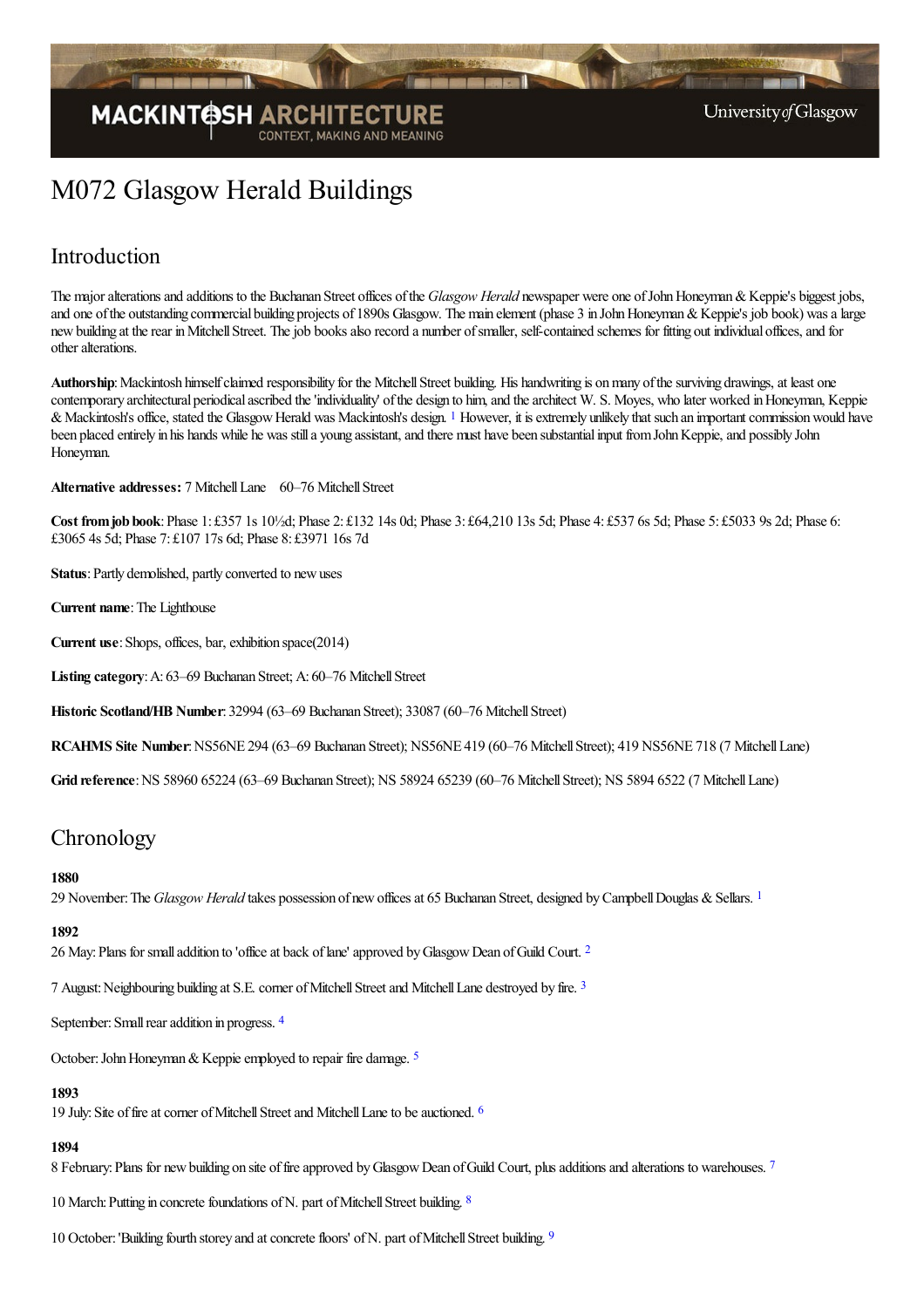#### <span id="page-1-0"></span>**1895**

8 March: 'Building tower and chimney stalk' of N. part of Mitchell Street building. <sup>[10](#page-22-10)</sup>

<span id="page-1-1"></span>18 April: Roof of N. part of Mitchell Street building in progress. <sup>[11](#page-22-11)</sup>

<span id="page-1-3"></span><span id="page-1-2"></span>14 August: Work starts on alterations to old building in Mitchell Lane. <sup>[12](#page-22-12)</sup>

27 September: New joists and lintels being fitted in old Mitchell Lane building. <sup>[13](#page-22-13)</sup>

#### <span id="page-1-4"></span>**1896**

20 February: Work about to start on S. part of Mitchell Street building. <sup>[14](#page-22-14)</sup>

<span id="page-1-5"></span>26 March: Fitting up interior of old Mitchell Lane building. [15](#page-22-15)

21 April: At work on basement of S. part of Mitchell Street building. <sup>[16](#page-22-16)</sup>

<span id="page-1-7"></span><span id="page-1-6"></span>13 August: Plans for 'middle building' approved by Glasgow Dean of Guild Court. <sup>[17](#page-22-17)</sup>

<span id="page-1-8"></span>September–October: Slating roof and plastering interior of S. part of Mitchell Street building. <sup>[18](#page-22-18)</sup>

#### **1897**

<span id="page-1-9"></span>13 January: 'Well advanced with finishing' S. part of Mitchell Street building. <sup>[19](#page-22-19)</sup>

<span id="page-1-11"></span><span id="page-1-10"></span>14 January: Further plans for 'middle building' and internal remodelling of Buchanan Street building approved by Glasgow Dean of Guild Court. <sup>[20](#page-22-20)</sup>

2 March:Alterations to Buchanan Street building in progress. [21](#page-22-21)

<span id="page-1-12"></span>15 April:Foundations of'middle building' being dug. [22](#page-22-22)

<span id="page-1-13"></span>17 November:'Middle building' ready for roofing. [23](#page-22-23)

#### **1898**

<span id="page-1-14"></span>18 February:Plastering and finishing of'middle building' in progress. [24](#page-23-0)

#### <span id="page-1-15"></span>**1899**

May: Remodelled Buchanan Street public offices reopened. <sup>[25](#page-23-1)</sup>

#### <span id="page-1-16"></span>**1920s**

Cartway removed from Mitchell Street building. [26](#page-23-2)

#### <span id="page-1-17"></span>**1980**

July:*Glasgow Herald* moves to newpremises inAlbion Street. [27](#page-23-3)

#### <span id="page-1-18"></span>**1992**

11 February:Planning permission granted for redevelopment offormer *Glasgow Herald* premises. [28](#page-23-4)

### <span id="page-1-19"></span>**1993**

Buchanan Street building to be demolished and rebuilt behind preserved facade. [29](#page-23-5)

### **1994**

November: Glasgow named 'UK City of Architecture & Design 1999', under an Arts Council initiative associating individual cities with different artistic activities in the years running up to the millennium. Glasgow's bid for the title includes a proposal to create a permanent exhibition space for architecture and design.

#### **1995**

<span id="page-1-20"></span>Following a limited competition, Page & Park of Glasgow are selected as architects to convert the Mitchell Street building into a centre for architecture and design, to be called The Lighthouse. [30](#page-23-6)

#### <span id="page-1-21"></span>**1997**

October: Heritage Lottery Fund awards £3.5 million towards conversion. [31](#page-23-7)

<span id="page-1-22"></span>November: Conversion work begins on site. [32](#page-23-8)

#### <span id="page-1-23"></span>**1998**

March: Competition for design of Mackintosh Interpretation Centre on the third floor of The Lighthouse. Won by Gareth Hoskins Architects, Glasgow. [33](#page-23-9)

#### **1999**

<span id="page-1-24"></span>7 July: The Lighthouse officially opened by H.M. Queen Elizabeth II. [34](#page-23-10)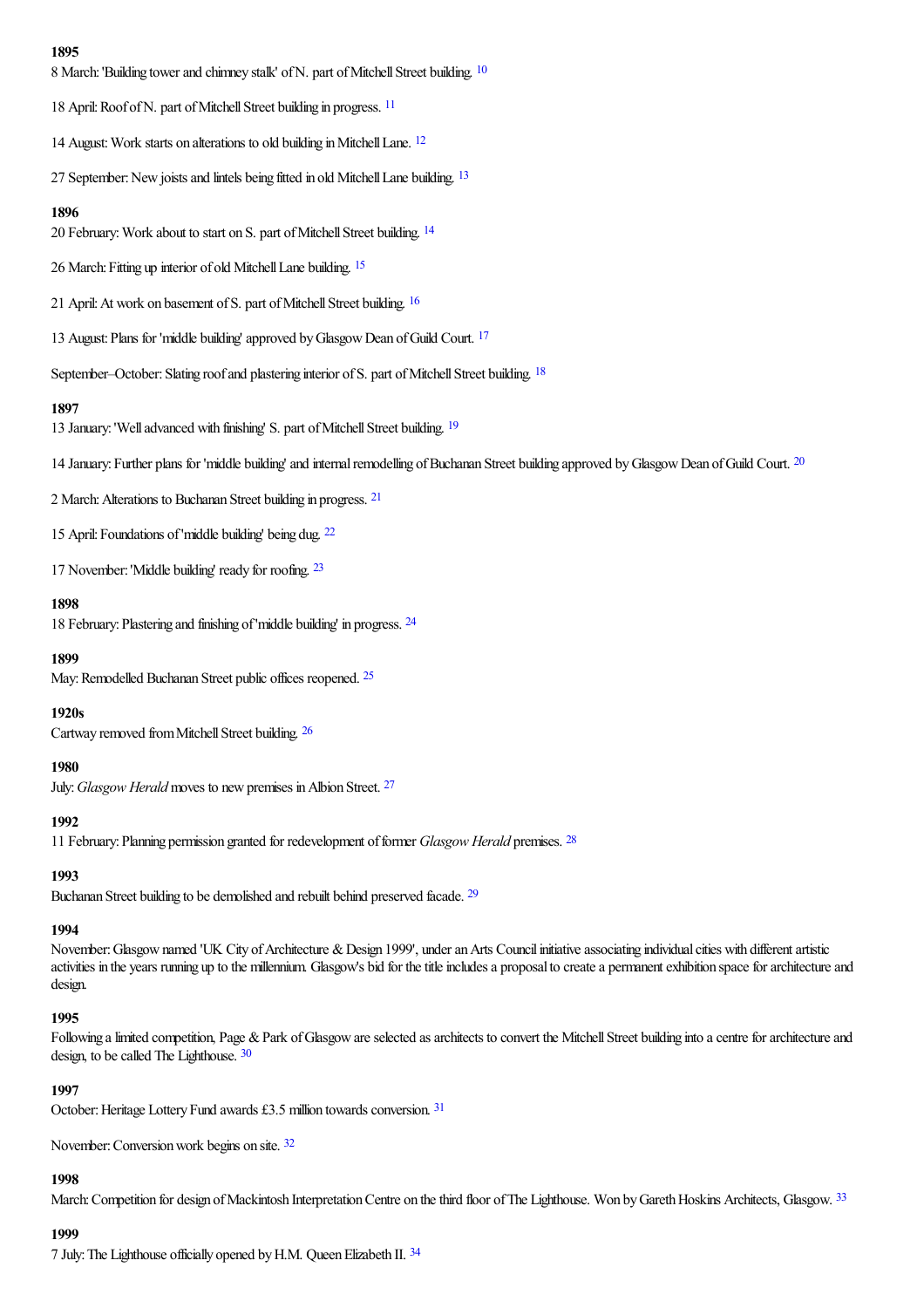# Description

## **Origins**

<span id="page-2-0"></span>The *Glasgow Herald*, first published in [1](#page-23-11)783, moved from St Vincent Place to Buchanan Street on 9 November 1868. <sup>1</sup> First the rear part of its new premises, stretching back as far as Mitchell Street, was rebuilt to house the newspaper's despatch department and machine rooms; then, between 1878 and 1880, the front offices (now 63–69 Buchanan Street) were replaced with an imposing classical block designed by James Sellars of Campbell Douglas & Sellars. [2](#page-23-12)

<span id="page-2-1"></span>

[Sellars](http://www.mackintosh-architecture.gla.ac.uk/catalogue/images/?filename=c069_001) died in 1888, and his former assistant John Keppie entered into partnership with John Honeyman. Keppie's association with Sellars was presumably the reason why George Outram & Co., the publishers of the *Glasgow Herald*, turned to John Honeyman & Keppie to design a minor addition at the rear of the Buchanan Street building in May 1892. On 7 August that year, an adjoining building at the S.E. corner of Mitchell Lane and Mitchell Street was destroyed in a blaze that also damaged the Herald building, and again John Honeyman & Keppie were employed to make repairs. <sup>[3](#page-23-13)</sup> But the fire provided an opportunity for much more extensive changes, and when the corner site was offered for sale the following year, it was acquired by Outram's, paving the way for a general enlargement and rebuilding that would occupy John Honeyman  $&$  Keppie until 1899.  $^{4}$  $^{4}$  $^{4}$ 

This redevelopment had four distinct elements: internal alterations to the Buchanan Street offices; the remodelling and upward extension of an existing block on the S. side of Mitchell Lane; a large new 'middle building' in the centre of the site; and – the most important addition – a very large new building in Mitchell Street on the site of the 1892 fire. Completion was celebrated with a full-page illustrated feature, published in the *Glasgow Herald* to mark the opening of its remodelled Buchanan Street offices. [5](#page-23-15)

<span id="page-2-4"></span><span id="page-2-3"></span><span id="page-2-2"></span>

## Mitchell Street building

#### Function

<span id="page-2-5"></span>The basement of the Mitchell Street building housed printing presses, and the ground floor of the S. half contained the despatch room; an L-shaped cartway running from Mitchell Street to Mitchell Lane divided it in two at ground level, giving access for vans to collect the day's newspapers. Space was also provided for the editorial department of the sister paper, the *Evening Times*. <sup>[6](#page-23-16)</sup> The rest of the building was intended as income-generating lettable space to be rented out for shops or offices (a photograph published in 1900 shows a 'To Let' sign prominently displayed above the Mitchell Street entrance), but over time it was entirely taken over for newspaper use. The corner tower housed a water tank for the sprinkler system.



#### Construction timetable

<span id="page-2-6"></span>The two halves were built in separate phases: first, between March 1894 and April 1895, came the N. half, including the water tower and main stairs, followed by the S. half between February 1896 and January 1897. Accommodation in the first phase was already being marketed in January 1895, and in the second by the middle of November 1896.<sup>[7](#page-23-17)</sup>

#### Authorship

<span id="page-2-7"></span>'The whole of the buildings have been designed ... by John Honeyman & Keppie', wrote the *Herald* in 1899, referring to the entire newspaper complex, 'and the work has been carried out under the personal supervision of Mr. Keppie.' <sup>[8](#page-23-18)</sup> There is no reason to doubt that such an important project would have been closely supervised by one of the firm's partners, and the Mitchell Street building has features in common with other John Honeyman & Keppie projects of the 1890s that can be tentatively grouped together as Keppie's work. The ground-floor openings with their cast-iron lintels in particular recall the Cheapside grain store and the Skin and hide market in Greendyke Street. However, in a letter written to Hermann Muthesius while the Herald complex was still in progress, Mackintosh claimed responsibility for the design of the Mitchell Street building, and regretted that his role could not be publicly acknowledged because he was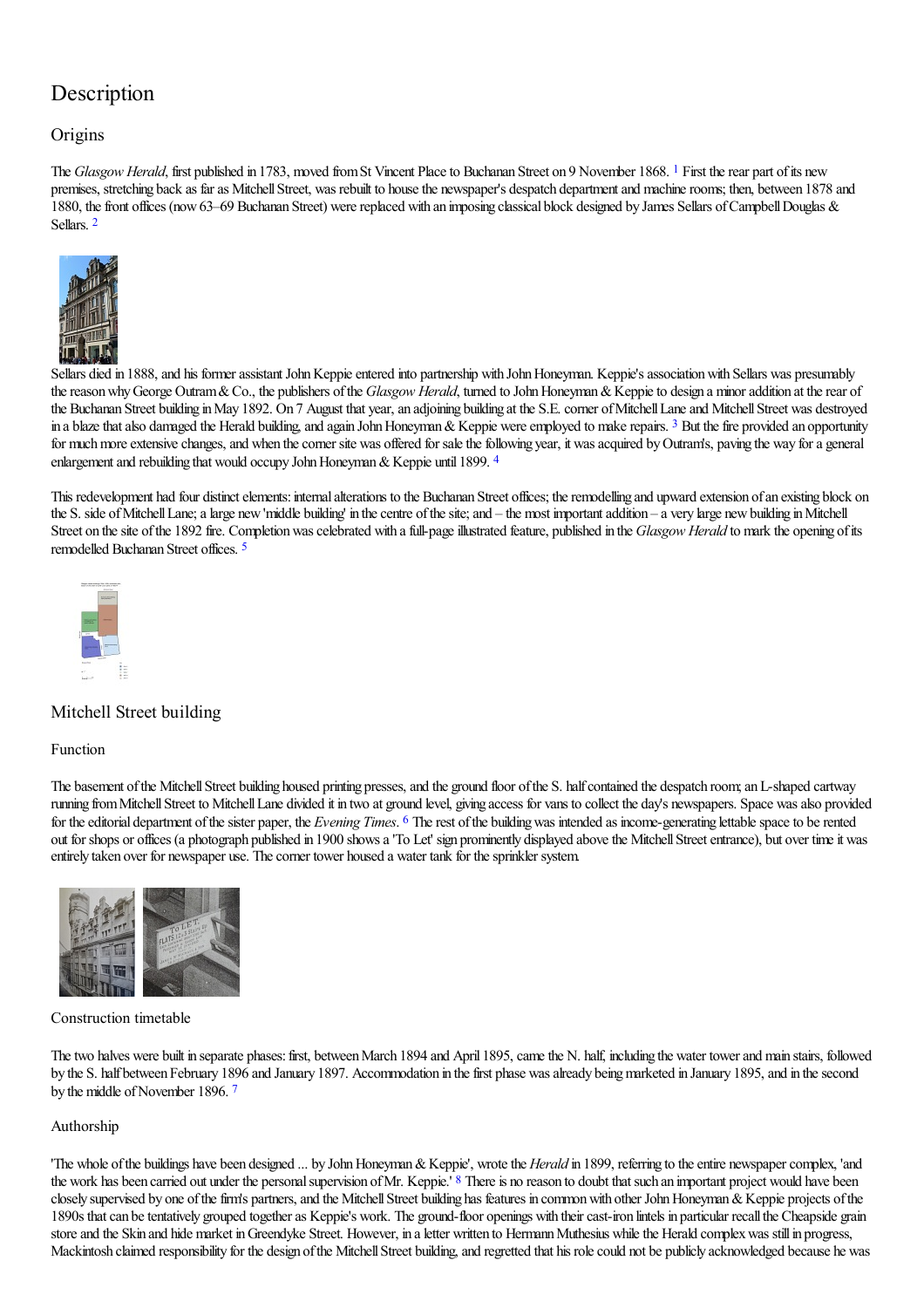merely an employee and not a partner:

Although the building in Mitchell Street here was designed by me the Architects are or were Messrs Honeyman & Keppie – who employ me as assistant. So if you reproduce any photographs of the building you must give the architects' name – not mine. You will see that this is very unfortunate for me, but I hope when brighter days come I shall be able to work for myself entirely and claim my work as mine.Berlin, Werkbundarchiv, Museum der Dinge: Hermann Muthesius Estate, letter from Mackintosh to Hermann Muthesius, 11 May 1898.

<span id="page-3-0"></span>It is possible that Mackintosh was overstating his creative role, but a number of design features that recur elsewhere in his work make an early appearance in the Mitchell Street building, and his handwriting appears very extensively on many of the working drawings. An anonymous correspondent writing for the *Builders' Journal and Architectural Engineer* in 1895 detected Mackintosh's 'individuality' in the treatment of the tower especially. <sup>[10](#page-23-19)</sup>



Exterior

This was one of a new breed of high-rise commercial blocks that came to dominate the centre of Glasgow in the 1890s, made possible by the introduction of electric lifts and structural steel. With their towering facades of red Locharbriggs sandstone, these new arrivals transformed the urban scene in a way that impressed contemporary observers such as theauthors of*Glasgow in 1901*:

The last few years have seen a change come over the town; to-day the eye is uplifted at every turn by great picturesque erections of red stone that are adding a kind of jocund quality to the life of our streets, like good-humoured red-faced giants in ranks of rather pallid men. Within a radius of half a mile from the Exchange ... the newest comers are breaking up the skyline with an almost startling variety of profile. James Hamilton Muir, *Glasgow in* 1901, Glasgow and Edinburgh: William Hodge & Co., 1901, pp. 139–40.

The principal front to Mitchell Street is framed by matching gabled bays, while a narrower, off-centre gabled bay contains the entrance to the upper floors and marks the internal division into N. and S. halves.



Very large windows separated by square piers fillthe ground floor. These openingsare mostly square headed, with cast-iron lintels resting on corbels, but three round-arched openings correspond to the former cartway and the despatch room.



The [windowsab](http://www.mackintosh-architecture.gla.ac.uk/catalogue/images/?filename=c069_015)ove vary in [shape](http://www.mackintosh-architecture.gla.ac.uk/catalogue/images/?filename=c069_016) between [floors](http://www.mackintosh-architecture.gla.ac.uk/catalogue/images/?filename=c069_017) – vertical [openings](http://www.mackintosh-architecture.gla.ac.uk/catalogue/images/?filename=c069_006) grouped in two and threes, or single, broad openings with square or shallow-arched heads – but they are consistent within each floor. For the most part they are treated simply, with minimal mouldings, the small-paned casements deeply recessed to emphasise the thickness of the wall. A strong cornice cuts right across below the top two floors. Parts of these floors are set back slightly behind a parapet, sections of which sweep down to become shallower in front of the windows (like the later boundary walls at the Glasgow School of Art and Scotland Street School). On the top floor, pedimented dormers with boldly projecting cills create a richly textured skyline. The increasing projection and elaboration of the building as it rises through its cliff-like lower floors to its craggy top stage is similar in overall feeling, though not in detail, to a 17th-century Scottish tower house.



The N. elevation, overlooking narrow Mitchell Lane, is similar but simpler. The E. elevation, facing the former cartway, is utilitarian, except for the polygonal boiler chimney that rises above the roof to an arcaded and battlemented top, making a striking contrast with the water tower.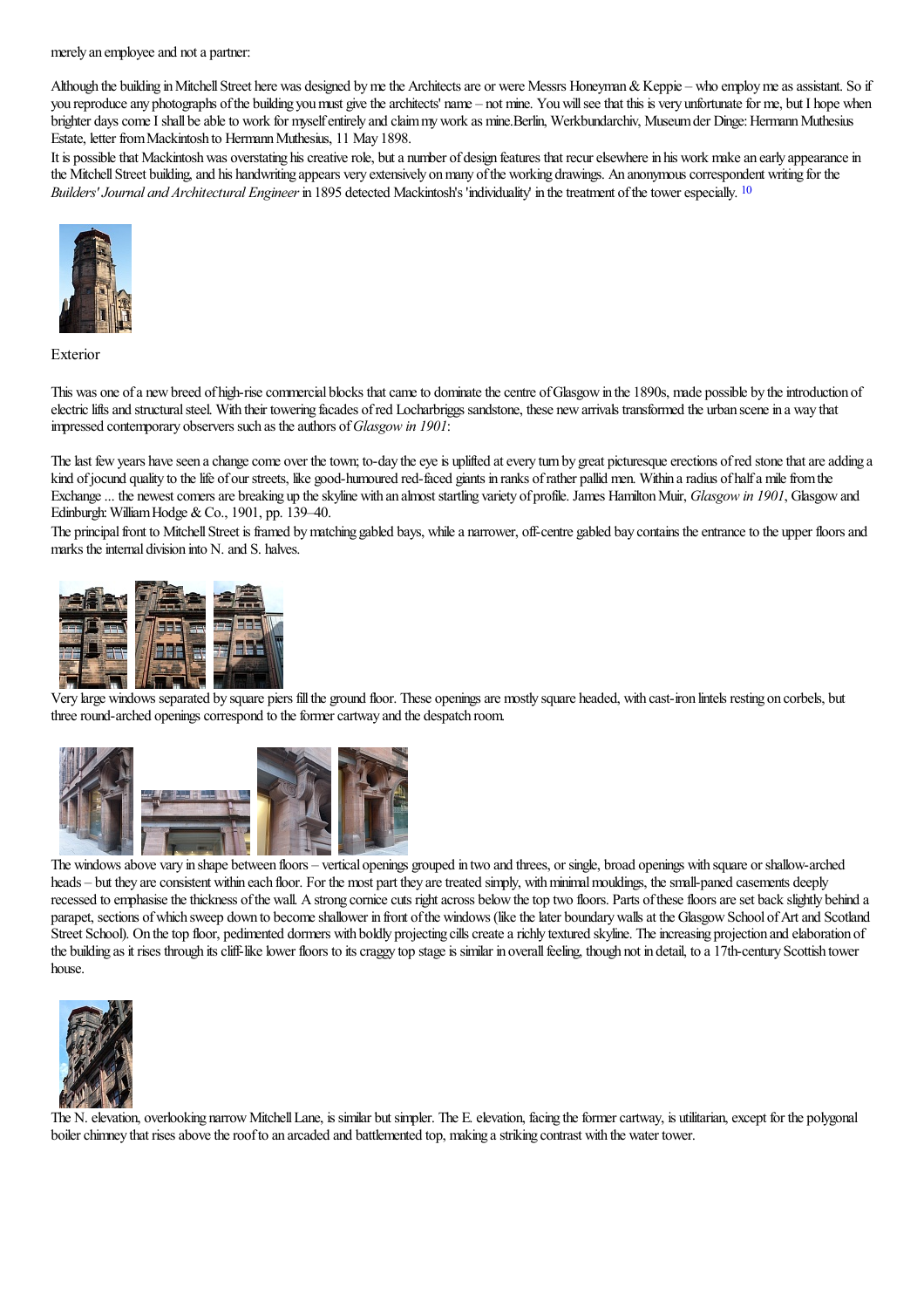

The 44.5 m water tower at the corner of Mitchell Street and Mitchell Lane is the dominant feature, especially when viewed from West Nile Street to the N. Its great height was necessary to feed a system of 'roof drenchers' – perforated, galvinised iron tubes running along the roof ridges and window tops, capable of supplying 'a flowing shield of water' against flying sparks. 19th-century Buchanan Street had 'an unenviable notoriety for destructive fires', and on a number of occasions the Herald had narrowly escaped damage caused by fire spreading from neighbouring buildings. <sup>[12](#page-23-20)</sup> Internal sprinklers were first installed in 1888, and by early 1891 the external drenchers (devised by the paper's manager, Alexander Sinclair) were also in place. <sup>[13](#page-23-21)</sup> They were extended to the buildings erected by John Honeyman & Keppie after 1894.

<span id="page-4-5"></span><span id="page-4-4"></span>

<span id="page-4-2"></span><span id="page-4-1"></span><span id="page-4-0"></span>The water tower is kept within the footprint of the building, and has no separate identity until it emerges above the roofline, boldly corbelled out. Carved decoration at the angles of the upper stage gives it a slightly bulging profile, hinting at the 8000 gallon (36,369 litre) reservoir within. The crowning ogee-roofed turret, set back behind a parapet, has strong echoes ofJames MacLaren's 1887–9 tower for the High School ofStirling,a building that Mackintosh sketched. <sup>[14](#page-23-22)</sup> Another of his sketchbooks contains what may be a preliminary or alternative design for the Herald tower, showing the distinctive ogee roof and undulating parapet. <sup>[15](#page-23-23)</sup> At the S.E. corner, a substantial square chimney stack is partly embedded in the tower and rises above the level of the turret.

<span id="page-4-3"></span>

#### Interior

The door in the middle of the Mitchell Street facade led originally via an entrance passage to the service core of stairs, lift, toilets and boiler chimney, rising all the way to the attic. Aligned with the ground-floor entrance passage, a bank of walk-in safes and toilets on each floor continued the division into N. and S. halves. The corner tower contained a small octagonal room on each floor, but otherwise the upper storeys were open spaces, which could be subdivided by timber and glass partitions to suit the needs of tenants. Decorative finishes throughout appear to have been very simple. There were few fireplaces, heating being generally by steam pipes. Lighting was by electricity, generated on site and supplied to tenants 'at Lower Rate than that of the Corporation'. <sup>[16](#page-23-24)</sup> Ventilation was assisted by the boiler chimney, a brick shaft enclosing an air chamber with an iron flue rising through it. Ducts connected this chamber with the Mitchell Street building, and the hot air rising around the flue created a draught that sucked out contaminated air. [17](#page-23-25)

#### Materials

The main elevations are of red Locharbriggs sandstone ashlar, above a basement of red granite. Where the plaster has been stripped from the internal walls, they can be seen to be of rubble and red brick. Surprisingly, red brick is used for the external wall of the turret too. The E. elevation and chimney are a mixture of buff and glazed white brick – useful for reflecting daylight in dark, confined spaces – with sandstone dressings.



The Mitchell Street building was described as 'fireproof' in the contemporary press. <sup>[18](#page-23-26)</sup> The internal structure contains relatively little timber, being largely of incombustible steel, iron, concrete, brick and stone. Cast-iron columns with lobed capitals support the floors, which are composed of I-section rolled steel beams with I-section rolled iron joists laid on top.

<span id="page-4-6"></span>

<span id="page-4-9"></span><span id="page-4-8"></span><span id="page-4-7"></span>The spaces between the joists are filled with concrete – the Arrol Bridge & Roof Co. supplied almost £1600-worth for the Mitchell Street and Mitchell Lane buildings – with wood used only for the floor boards. Such fire-resistant floors were widely used in commercial buildings by this date, a system of iron joists with concrete infill having been patented as early as 1844 by Henry Hawes Fox. <sup>[19](#page-23-27)</sup> However, the concrete used for the Herald was said to be of a new and superior type, and a test was carried out at the unfinished building on 11 September 1895 to demonstate its properties to an audience of insurers and architects. <sup>[20](#page-23-28)</sup> Invented by Mr Boyd Wilson of Messrs Arrol, it was made with diatomite, a clay-like mineral mined on Skye. Advertisements for space to let in the new building drew attention to its fire-resistant construction ('The floors are made of Special Concrete and Iron Joists ...'), and claimed that 'in consequence ... the Fire Insurance Companies take Discount off the ordinary rates'. <sup>[21](#page-23-29)</sup> The roof trusses are of iron, with timber to carry the slates; the window frames are timber.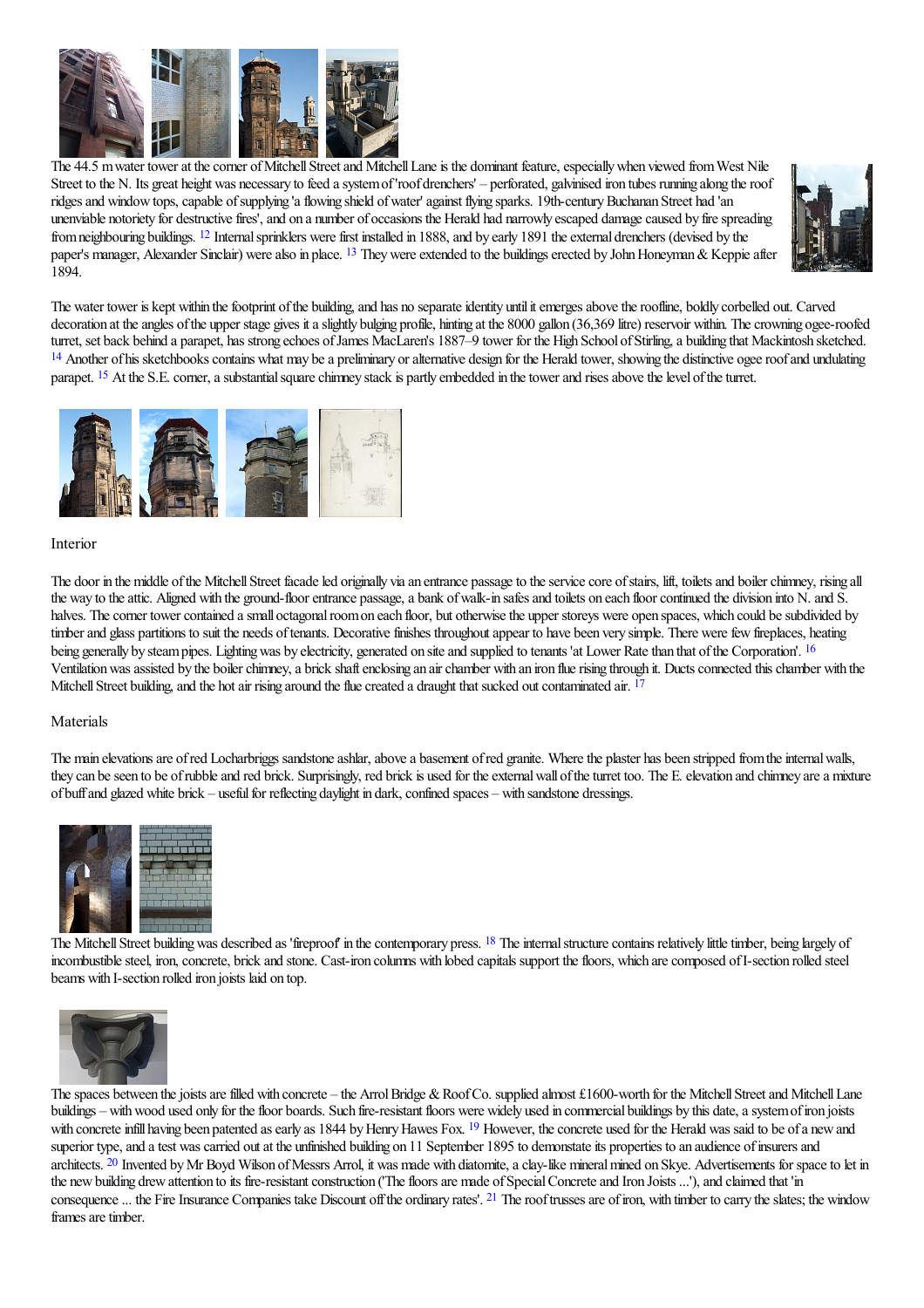

#### Style and decoration

<span id="page-5-0"></span>The authors of *Glasgow in* 1901 noted that the city's large new office buildings showed 'a growing tendency to accentuate the constructional lines'. <sup>[22](#page-23-30)</sup> This is true of the Mitchell Street building, where decoration is used sparingly, and where the main impression is not of surface richness but of sheer walls, disciplined into a grid by the unbroken verticals of the tower and downspouts and by strong horizontal divisions between the floors.

The distinctive stonecarving (by James Young) uses motifs familiar from Italian Renaissance architecture, but stretched and twisted in unfamiliar ways. The upper stage of the tower is given a slightly swelling, bulbous outline by extremely long, thin shields carved at the angles. With their stylised ribbons, they are derived from the heraldic shields sometimes carved at the corners of Italian Renaissance palaces (for example the early 16th-century Palazzo Guadagni, Florence, which Mackintosh sketched on his 1891 Italian tour). <sup>[23](#page-24-0)</sup> The same motif occurs in Mackintosh's 1892 Glasgow School of Art Club invitation, and above the entrance hall doors at Craigie Hall (1893–4). At the Herald, however, the shields are stretched almost beyond recognition, and the ribbons have taken on a life of their own, somewhere between Gothic foliage and the whiplash curves of Art Nouveau.

<span id="page-5-1"></span>

The bosses below the shields, and the carving above the tower entrance and its flanking windows, are more purely abstract, but they too weave together forms derived from nature and from classical architecture.



Above the top-floor [windows](http://www.mackintosh-architecture.gla.ac.uk/catalogue/images/?filename=c069_018) of the gabled end bays, the [pediment](http://www.mackintosh-architecture.gla.ac.uk/catalogue/images/?filename=c069_019)s incorporate pairs of balusters, elongated keystones and wiry scrolls, which again recall the Italian Renaissance fantasy of the 1892 invitation and have parallels in the woodwork of the Glasgow Art Club (1892–3) and the library at Craigie Hall.



[Features](http://www.mackintosh-architecture.gla.ac.uk/catalogue/images/?filename=c069_005) derived from Scottish historical sources include the bell-shaped pediments of the dormer windows and their distinctive depressed ogee architraves, which recur in several John Honeyman & Keppie projects of the 1890s such as Martyrs Public School and the Queen Margaret College Anatomical Department.

Other features have no obvious historical precedent, and because they are echoed in Mackintosh's later work, it is tempting to see in them evidence of his creative involvement. The tower parapet is drawn up into hood-like peaks that look organic, as if the stone had grown naturally into this shape, and the upper corners of the central entrance bay are treated in the same way. They have parallels in the swelling shape of the aisle capitals at Queen's Cross Church, and in the mouldings above the first-floor windows on the W. facade of the Glasgow School of Art. The fourth-floor tower window has a single, central column supporting a transom that cuts across at the springing of the arch, a composition found in more developed form in the male staff room and headmaster's room at the art school.  $24$ 

<span id="page-5-3"></span><span id="page-5-2"></span>With its severe lines and sparing use of novel ornamental details, the Mitchell Street building contrasts strongly with the mainstream of contemporary commercialarchitectureinGlasgow. Atelling comparison can be made withT. L. Watson's nearby offices for the *Glasgow Citizen* newspaperat 24 St Vincent Place (1885–9). <sup>[25](#page-24-2)</sup> The exuberant Franco-Flemish Renaissance facade is encrusted with carving, including the paper's name. Unlike these offices for the *Citizen*, however, the Mitchell Street building was not the public face of the *Glasgow Herald* – that role was already filled by Sellars's Buchanan Street block – and its relative simplicity may not have been an aesthetic choice so much as a response to its setting in a secondary street and its anonymous status as alargely speculative office block.

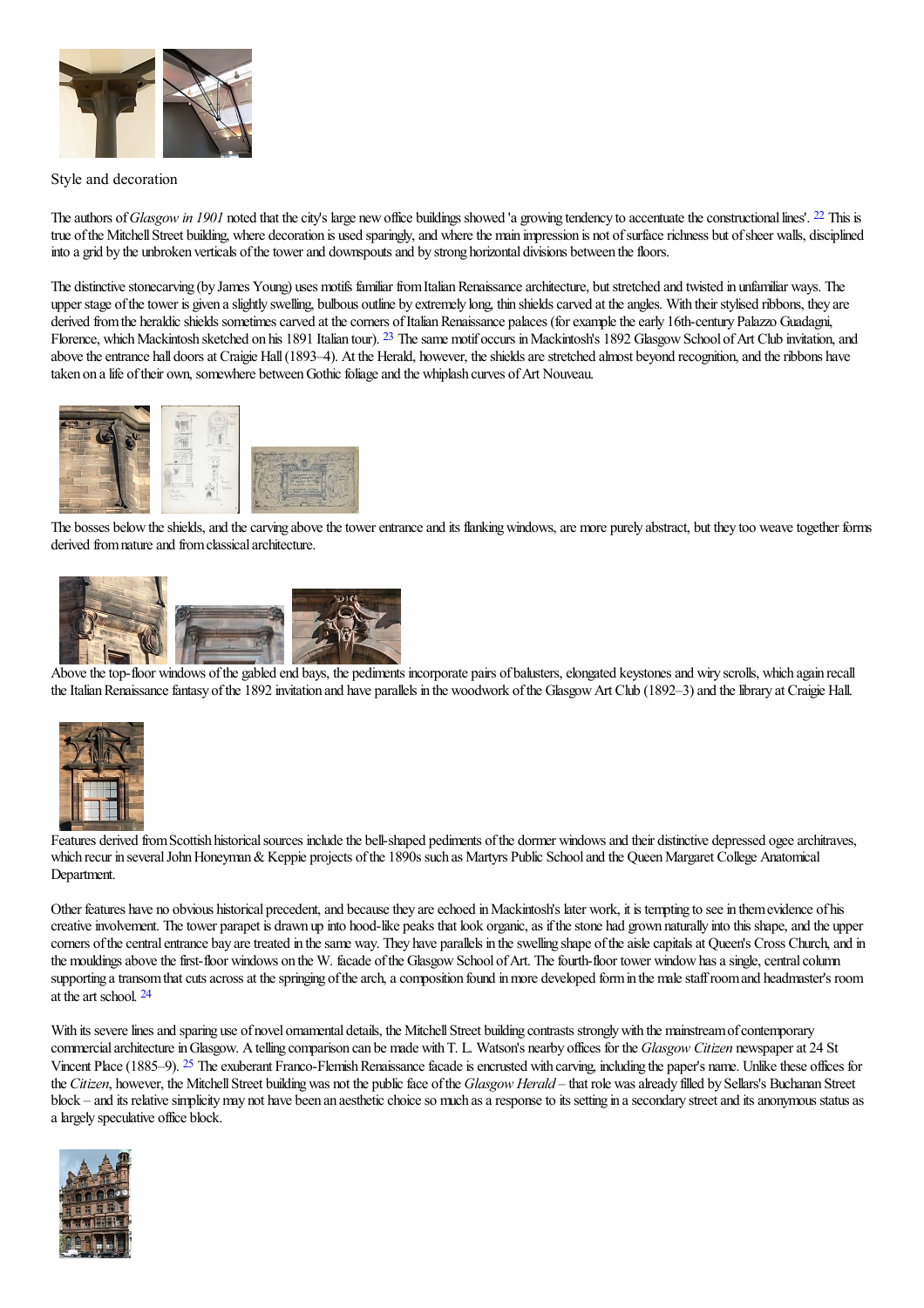#### Critical reception

In describing its new premises, the *Glasgow Herald* stressed that practical considerations had determined its appearance, noting that the 'general design ... is based upon the requirements of the building, and is one in which these requirements have been provided without sacrifice to a most interesting structure'. <sup>[26](#page-24-3)</sup>

<span id="page-6-0"></span>

[Mackintosh](http://www.mackintosh-architecture.gla.ac.uk/catalogue/images/?filename=a069_008)'[s](http://www.mackintosh-architecture.gla.ac.uk/catalogue/images/?filename=a069_008) perspective drawing was shown at the Glasgow Institute of the Fine Arts in 1894 (868), and again at the Royal Scottish Academy in 1895 (490). The *British Architect* published it in 1895, and praised in particular the building's austerity and restrained use of ornament:

This admirable drawing sets forth one of the most noticeable modern buildings in Glasgow, a building which may fairly claim to be a genuinely modern development, and – what so many even clever things miss – not innocent of a quality of proportion and emphasis such as makes architecture a thing independent of mere style. It is erected on a corner site bounded by Mitchell Street and Mitchell Lane. The streets unfortunately are very narrow, and this has been kept prominently in view, the verticalspaces being keptas simpleas possibleand not broken up morethan is necessary by bands or mouldings.*British Architect*, 43, 8 February 1895, p. 94.

The following year, in a review of recent Glasgow architecture, the same journal ranked the Herald building – still under construction – along with J. J. Burnet's Athenaeum and William Leiper's Sun Insurance Offices as a building with which

there is little or nothing in other towns to compare... [It] ranks first of any modern buildings we know of for boldness and originality of treatment allied with some sense of architectural dignity, good proportion and refined detail. It verges dangerously on the confines of pure eccentricity in parts [here the reviewer was perhaps thinking of the carving] but that does not sensibly injure its architectural quality. That this kind of building, designed for the most part with severe restraint, need not be unpicturesque is amply evidenced by the striking angle tourelle crowned by a flat outlined cupola.*British Architect*, 46, 30 October 1896, p. 305.

The *Builders' Journal* too was struck by the tower, and went so far as to ascribe its unusualness to Mackintosh: 'The design of the building is interesting, and displays, more especially in the treatment of the Tower, the individuality of Mr Chas. R. McIntosh. While reserving an opinion on much of the detail, which is novelto the verge ofeccentricity, one maywithout hesitation express unqualified admiration at thesuccessfuleffort which has beenmadeto depart from anything hackneyed or jejune.' [29](#page-24-4)

<span id="page-6-1"></span>All these reviews were written before construction of the S. half, but by 1898 the *Builder* could appraise the completed building in a wide-ranging overview of Glasgowarchitecture. It thought Sellars's Buchanan Street offices for the *Herald*:

worthy of note, if only to contrast their correct classicism and wealth of detail with the curious, plain, but interesting building just erected for the same paper in Mitchell-street by Messrs. Honeyman & Keppie, in the very latest, entirely original, style, with big simple mouldings, long flat curves, and a heavy angle tower surmounted by an ogee roof so flat that hardly more than the edge is visible from anywhere in the immediate neighbourhood. 'The Architecture of our Large ProvincialTowns:XVI, Glasgow', *Builder*, 75, 9 July 1898, pp. 21–34.

Once again, Mackintosh's perspective drawing was used to illustrate the article.

But perhaps the most significant contemporary critical response came from Hermann Muthesius, who included the Herald building in his survey of recent British architecture, *Dieenglische Baukunst der Gegenwart*, published inLeipzig in 1900. This wasamong theearliest publications to bringMackintosh's work before a continental European readership. As well as a dramatic photograph that emphasised the powerful skyline, Muthesius included a detailed plan of the ground floorand gaveathorough description oftheinterior layout (he mistakenly thought the upper floors wereresidential, misled perhaps by theterm'flats' used to describe these lettable storeys). Like the British critics, he admired the simple, bold composition of the facade while expressing reservations about its idiosyncratic details. Having been told by Mackintosh that the design must be credited to John Honeyman & Keppie, Muthesius nevertheless included a veiled reference to what he believed to be its true authorship: 'The singular composition of the building appears to have been shaped by the sentiments of the group of young Glasgow artists who in recent years have excelled themselves in the field of the applied arts with their distinctive achievements.' [31](#page-24-5)

## <span id="page-6-2"></span>Remodelling of Mitchell Lane building

This appears to have been carried out at the same time as the Mitchell Street buildng, and involved adding a fifth storey and a new staircase to a pre-exisiting building.

### 'Middle building', and remodelling of Buchanan Street building

<span id="page-6-3"></span>Plans for a new 'middle building' behind the Buchanan Street block were approved by Glasgow Dean of Guild Court on 13 August 1896, but construction did not begin until March the following year. <sup>[32](#page-24-6)</sup> Further plans had been approved by this time, on 14 January 1897, which may have included alterations to the Buchanan Street building. At any rate, work on the new middle building and alterations to the old Buchanan Street building proceeded together, and 'plastering and finishing' in both parts was in progress in January and February 1898. [33](#page-24-7)

#### <span id="page-6-4"></span>Middle building

The middle building, demolished after 1980, seems to have comprised four floors of newspaper offices above a basement, and was linked to the Buchanan Street building on the E., the Mitchell Lane building on the N., and the Mitchell Street building on the W. These tall neighbours hid it from the surrounding streets, and its exterior was completely utilitarian. The internal structure was the same as that of the Mitchell Street building: cast-iron columns supporting floors ofsteel, iron and concrete, with a partly glazed roof on iron trusses.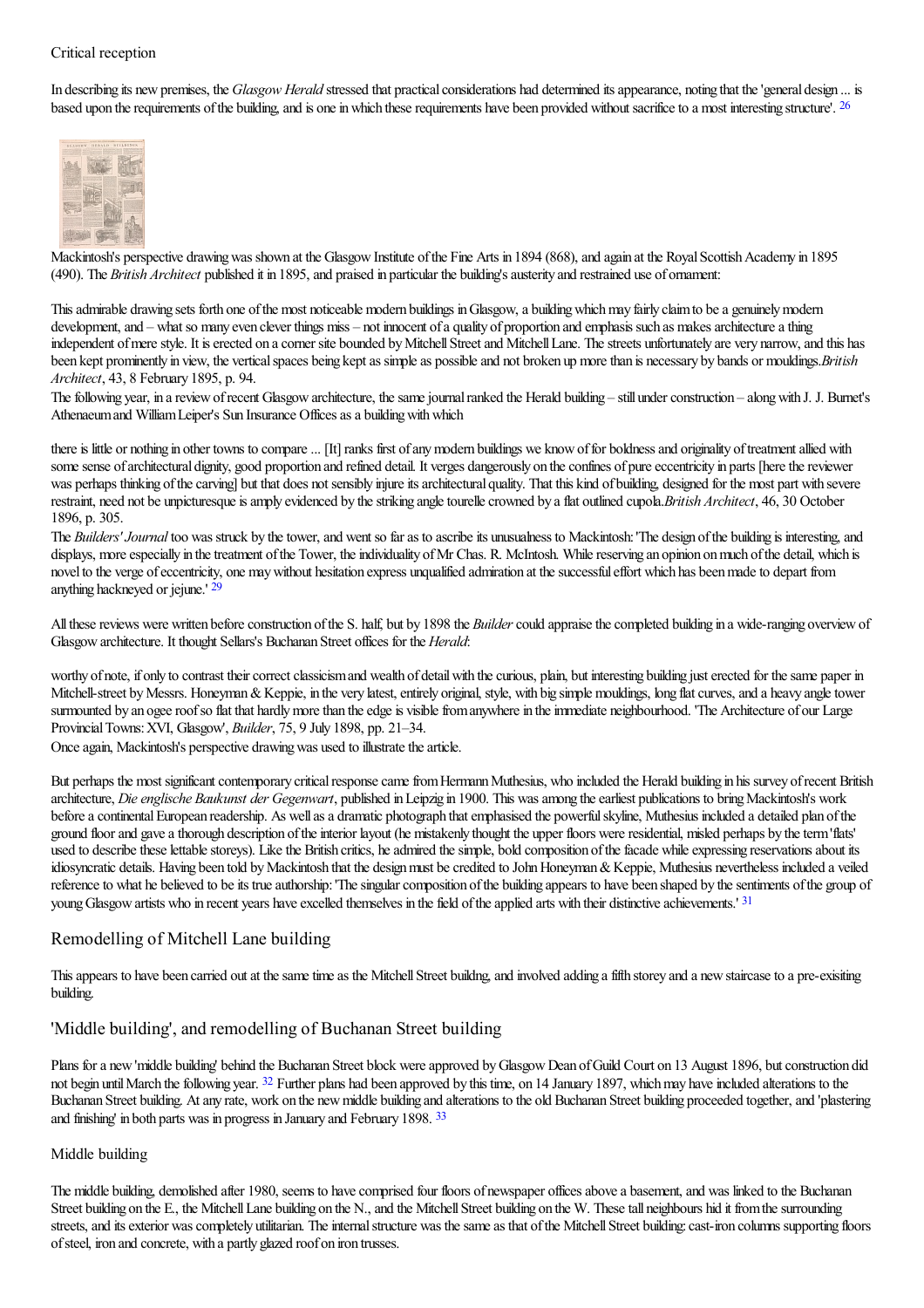<span id="page-7-0"></span>It contained two office interiors (known from sketches published in 1899 and a later photograph) that show evidence of Mackintosh's involvement. [34](#page-24-8) One of these, the Editor's Room, was in the S.E. corner of the first floor. The plans and elevations approved by the Dean of Guild Court show it with windows on the N. side only, overlooking a light well, but the illustration published in the *Glasgow Herald* in 1899 shows windows on the S. side too, flanking the fireplace, so the design must have been modified. The room was panelled, and had a plaster ceiling with interlacing mouldings and an overmantel incorporating book shelves, all in an unadventurous Renaissance style. However, the beaten metal canopy of the fireplace and the curvilinear leaded glazing in the lower part of the windows show an individuality that suggests they were designed by Mackintosh, and some of the doors have panels with asymmetrically curving tops, like his 1898–9 front door for 233 St Vincent Street.

Much more distinctive was the Manager's Room. Not shown on the 1896 Dean of Guild plans – the layout of the ground floor must have been modified after they were approved – it was located immediately below the Editor's Room. It was lit by a glazed roof over its E. end, and by tall windows with curvilinear glazing bars in the E. wall, which admitted borrowed light fromthe public office on the ground floor ofthe Buchanan Street building. Its walls were panelled with broad, butt-jointed planks, like the contemporary Glasgow School of Art, with incised squares used as decoration on the fireplace (the earliest known appearance of this important motif in Mackintosh's work). [35](#page-24-9)

#### <span id="page-7-1"></span>Buchanan Street building

<span id="page-7-2"></span>The ground floor of the original Buchanan Street building, part of which had been occupied by shops, was converted into a public office for the *Herald*'s publishing and advertising departments. The entrance from Buchanan Street opened into a broad central passage flanked by monumental Renaissance arcades, with counters on each side. One of the architects' drawings indicates that a frieze of 'modelled plaster panels with the arms of the principal cities of the world' was proposed for the spaces between the arcade piers. <sup>[36](#page-24-10)</sup> The drawing includes a rough sketch of Glasgow's arms that may have been designed by Mackintosh, but it is unclear if the work was carried out. The passage led to the single-storey cashier's office on the ground floor of the middle building, lit from its domed roof.

#### Later history

<span id="page-7-4"></span><span id="page-7-3"></span>In July 1980 the *Herald* left the buildings it had occupied for more than a century. <sup>[37](#page-24-11)</sup> They were acquired by Scottish Widows, who in 1993 demolished the Buchanan Street building and built shops and offices behind its preserved facade. <sup>[38](#page-24-12)</sup> The 'middle building' and Mitchell Lane building were both demolished and replaced; the Mitchell Street building was mothballed.

<span id="page-7-5"></span>As part of Glasgow's bid to be named 'UK City of Architecture & Design 1999', under an Arts Council initiative that associated individual cities with different artistic ativities in the years running up to the millennium, it was proposed to create a permanent exhibition centre for architecture and design. Following the success of the bid in 1994, an architectural competition to convert the redundant Mitchell Street building for this purpose was organised by the Glasgow 1999 Festival Company and won by Page & Park of Glasgow in 1995. <sup>[39](#page-24-13)</sup> Work began on site in November 1997, and the converted and extended building reopened in July 1999, renamed 'The Lighthouse'. It includes a permanent display about Mackintosh, called the Mackintosh Interpretation Centre, designed by Gareth Hoskins Architects, Glasgow. <sup>[40](#page-24-14)</sup> Space is let to commercial tenants.

<span id="page-7-6"></span>The 1890s fabric has been largely preserved and carefully repaired, while a large steel-framed E. extension (on the site formerly occupied by the Mitchell Lane arm of the cartway and part of the 'middle building') provides a dramatic new visitor entrance and reception area on Mitchell Lane. Escalators rise up a fullheight atrium, giving access to the upper floors of the original building and to a new viewing tower at the S.E. corner.

There have been two major structural changes to John Honeyman & Keppie's interior. First, the spine wall between the N. and S. halves has been largely removed and replaced with a system of steel columns. Second, floors have been removed from the corner tower and a helical steel stair inserted, giving access from the third floor to the ogee-roofed turret. New steel ring beams stiffen the tower where the floors have been removed. The whole conversion and extension scheme is characteristic of its time in the way it boldly juxtaposes modern materials and design with the historic fabric, rather than trying to imitate the earlier work or blend unobtrusively with it. Page & Park have said that their design developed from their interpretation of the original building as a symbolic representation of the growth and decay of a flower.  $41$ 

## <span id="page-7-7"></span>People

#### **Clients:**

• George Outram & Co.

#### **Contractors:**

- George Adam
- Stephen Adam & Son
- Robert Aitken
- John Anderson
- WilliamAnderson
- H. L. Anderson & Co.
- P. & W. Anderson
- $\bullet$  Arrol Bridge & Roof Co.
- Thomas Brown
- British Thomson Houston Co.
- John Bryden & Sons
- Bryden & Middleton
- Buchans & MacIntyre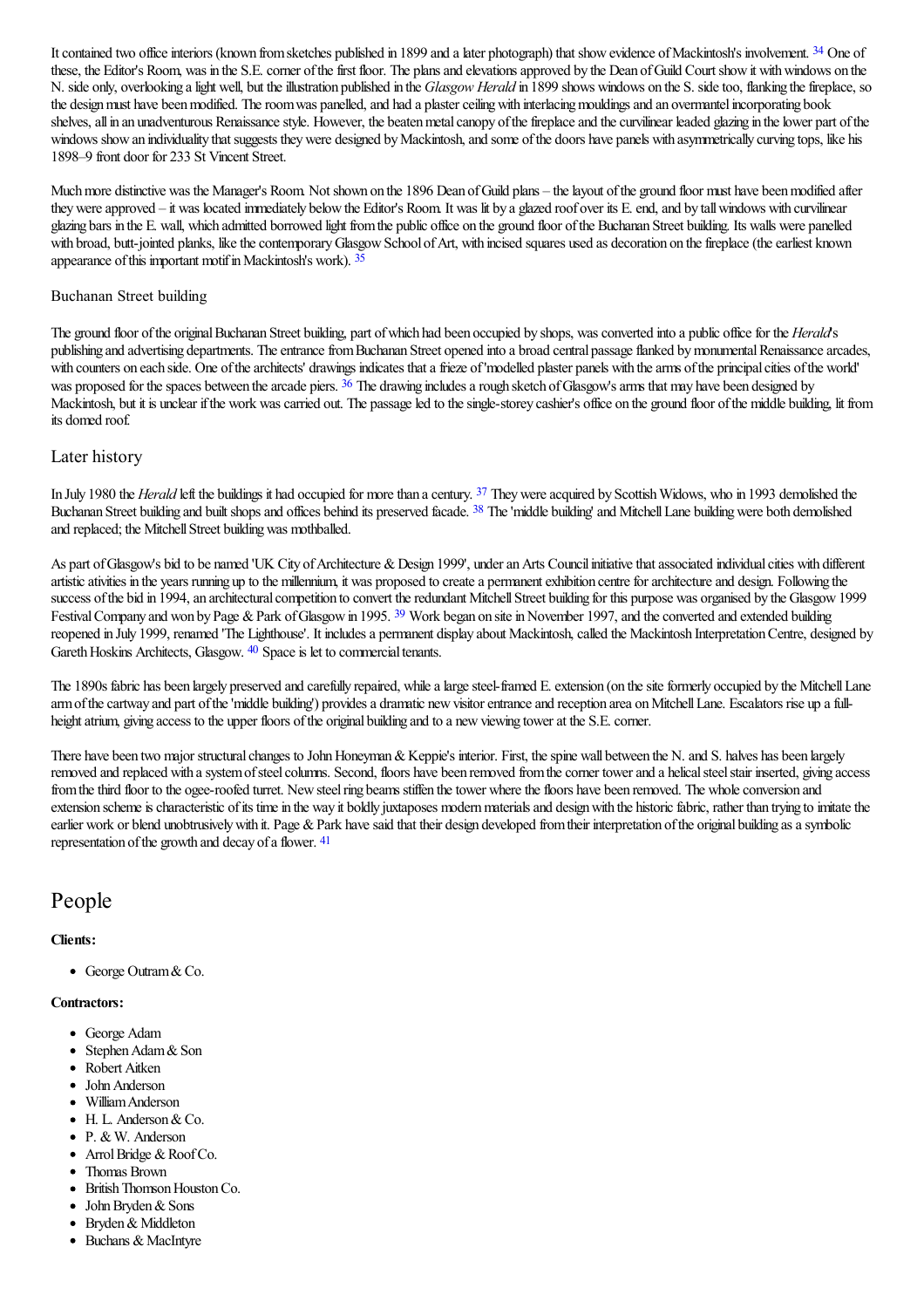- $\bullet$ D. Campbell & Sons
- $\bullet$ Carlisle Fireproofing Co.
- $\bullet$ Charles Carlton&Son
- $\bullet$ JohnCochrane
- JohnColvin
- James Cormack & Sons Ltd  $\bullet$
- Alexander Cousland & Son  $\bullet$
- Douglas, Hunter & Whitson
- $\bullet$  Dowson, Taylor & Co.
- John Finlay & Co.
- $\bullet$  P. & R. Fleming
- WilliamForbes  $\bullet$
- $\bullet$  Fyfe & Allan
- $\bullet$ Galbraith& Winton John Gardner  $&Co$ .
- Glass Stainers Co.
- J. & W. Guthrie
- $\bullet$  J. & W. Guthrie & Andrew Wells
- Claud Hamilton Ltd
- Matthew Henderson
- $\bullet$  A Hofter
- James Hutcheson
- Imperial Asbestos Co.
- $\bullet$  William Kemp & Co.
- Lamson Pneumatic Tube Co.
- A. & D. MacKay
- P. & W. MacLellan
- Thomas Main
- Mather & Platt
- Daniel McCallum
- McCulloch & Co.
- Moses McCulloch & Co.
- McGeoch & Co.
- R. A. McGilvray&Ferris
- McKenzie & Co.
- William Meikle & Son
- The Metallic Art Co.
- Milner's Safe Co.
- Murdoch & Cameron
- $\bullet$  John Orr & Sons
- Pennycook Patent Glazing Company
- Smith & Wellstood
- **Spittal Brothers**  $\bullet$
- Staffordshire Tileries Co.
- A. & P. Steven
- RudolphA. Stoffert  $\bullet$
- James Thompson  $\bullet$
- Robert Walker  $\bullet$
- Wylie & Lochhead  $\bullet$
- James Young

## Job Book

The job books of Honeyman & Keppie (later Honeyman, Keppie & Mackintosh) are now held by The Hunterian, University of Glasgow and include four volumes related to the Mackintosh period. The books were used by the firm to keep a project-by-project, day-by-day record of contractors, suppliers and expenditure. The name of a project and/or client is usually at the top of the left-hand page, followed by information about tradesmen who tendered. The name ofthe measurer (quantity surveyor) is usually at thetop oftheright-hand page, followed by information about payments to contractorsand suppliers. All ofthe data for M072 is entered in the tables below.

Page numbering is not consistent in the job books. Sometimes a single number refers to a double-page spread and sometimes each page is individually numbered. Here, each image of a double-page spread is identified by the number given at the top of the left-hand page. (Images of all of the pages from the four job books can be found at Browse Job Books, Visit Book and Cash Book.)

The following information about M072 has been extracted from the job books: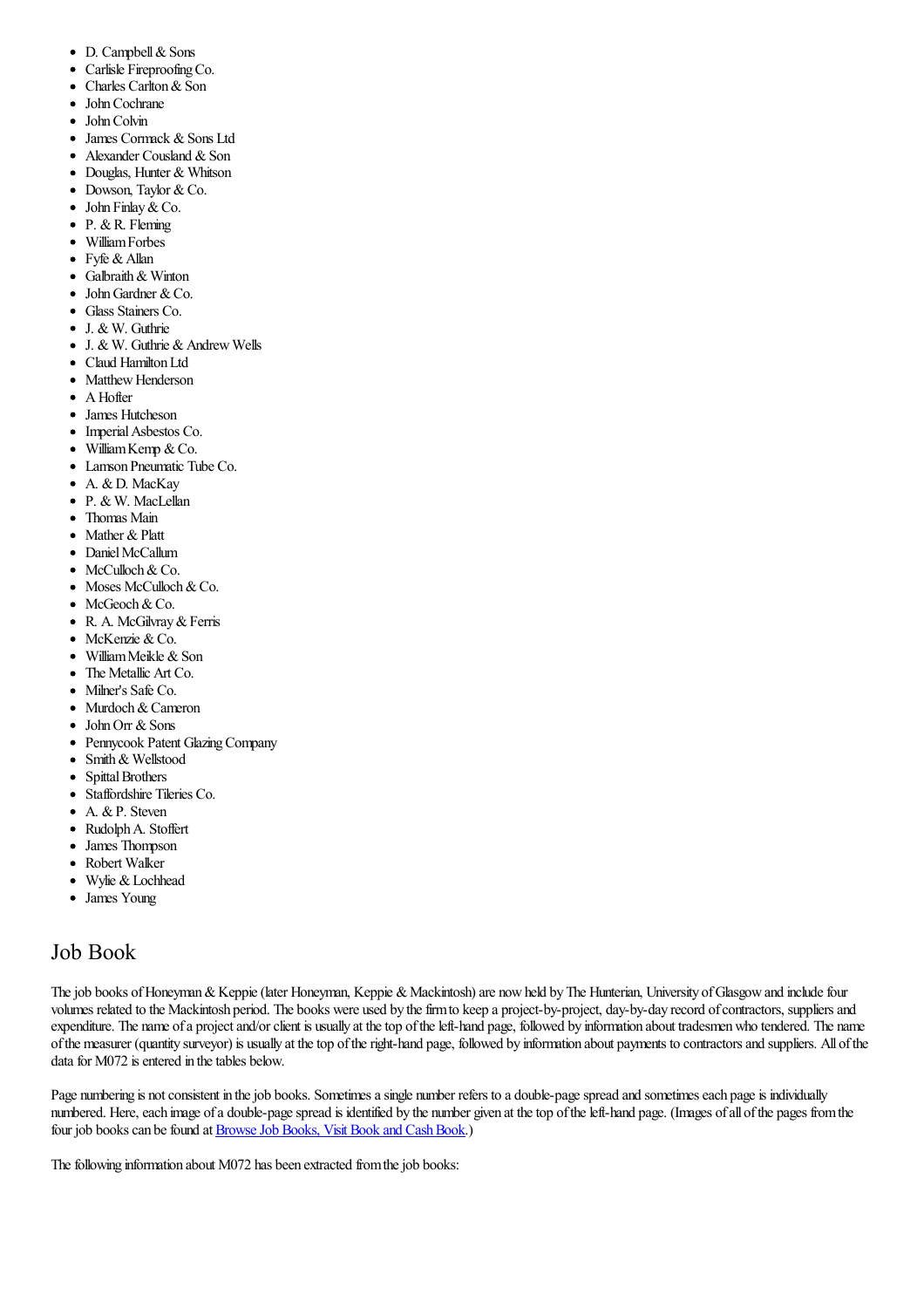

## **Client**: no data in job book

**Measurer**: no data in job book

**Tenders**:

| Date<br>ание<br>.<br>.<br>_ _ _ _ _ _ _ _<br>.<br>$\ddot{\phantom{0}}$ |
|------------------------------------------------------------------------|
|------------------------------------------------------------------------|

## **Payments (trades):**

| <b>Name</b>         | <b>Type</b> | Payment out sum                                                    |
|---------------------|-------------|--------------------------------------------------------------------|
| no data in job book | mason       | <b>Payment date:</b> 28 October [1892]<br>£17 2s $10\frac{1}{2}$ d |
| no data in job book | joiner      | Payment date: 28 October [1892]<br>£136 1s 3d                      |
| no data in job book | plumber     | Payment date: 28 October [1892]<br>£63 18s 5d                      |
| no data in job book | slater      | Payment date: 28 October [1892]<br>£48 8s 2d                       |
| no data in job book | cement      | Payment date: 28 October [1892]<br>£3 $6s$ 2d                      |
| no data in job book | painter     | Payment date: 28 October [1892]<br>£77.5 $\rm s$ 0d                |
| no data in job book | plaster     | Payment date: 28 October [1892]<br>£11 0s 0d $1$                   |

## <span id="page-9-0"></span>Phase 2: Alterations, 1892



## **Client**: no data in job book

**Tenders**:

| _ _ _ _ _ _ _ _ | VD.<br>$\sqrt{1}$ | Date | ⁄ alue | $\sim$ |
|-----------------|-------------------|------|--------|--------|
|                 |                   |      |        |        |

<span id="page-9-2"></span><span id="page-9-1"></span>

| Name                | <b>Type</b> | Payment out sum                                         |
|---------------------|-------------|---------------------------------------------------------|
| no data in job book | mason       | <b>Payment date: 28 October [1892]</b><br>£48 $0s$ 0d   |
| no data in job book | wright      | <b>Payment date:</b> 28 October [1892]<br>£11 0s 0d $2$ |
| no data in job book | plumber     | <b>Payment date:</b> 28 October [1892]<br>£20 0s 0d $3$ |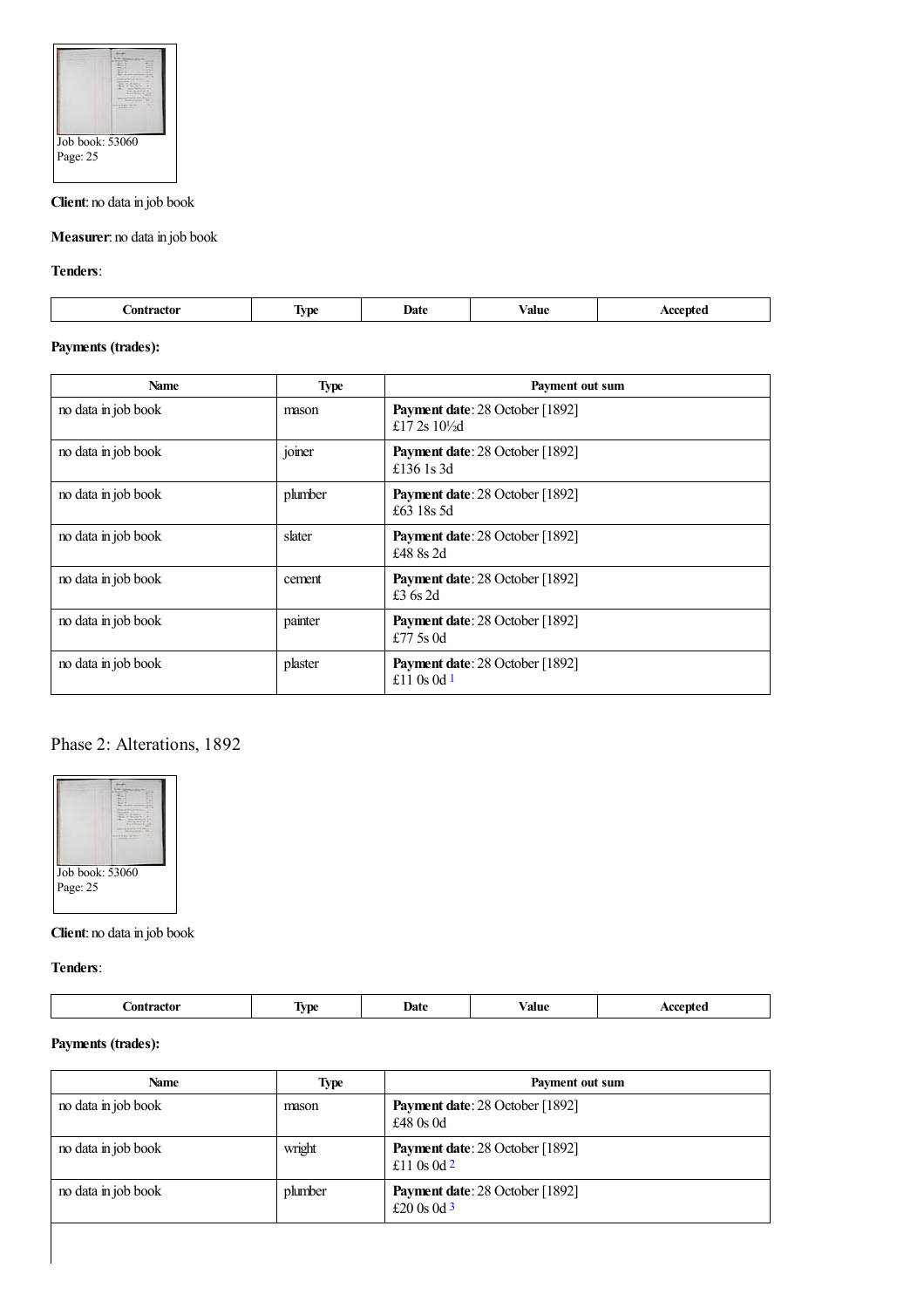<span id="page-10-0"></span>

| no data in job book | slater | Payment date: 28 October [1892] |
|---------------------|--------|---------------------------------|
|                     |        | $\pm 354$ s 0d 4                |

| Name            | <b>Service</b>           | Payment date    | Payment sum |
|-----------------|--------------------------|-----------------|-------------|
| George Adam     | Iron lettering           | 31 March 1893   | £17 $0s$ 0d |
| John Orr & Sons | Painting iron lettering. | [31 March 1893] | £1 10s 0d   |

## Phase 3: Mitchell Street building, middle building, and alterations to Buchanan Street building, 1893–1901



#### **Client**: no data in job book

## **Measurer**:Douglas, Hunter & Whitson

### **Tenders**:

<span id="page-10-1"></span>

| Contractor           | <b>Type</b> | <b>Address</b>             | <b>Date</b>            | <b>Value</b>        | Accepted |
|----------------------|-------------|----------------------------|------------------------|---------------------|----------|
| Alex Fadie & Son     | builder     | no data in job book        | no data in job<br>book | £13978 0s 7d        | no       |
| Morrison & Mason     | builder     | no data in job book        | no data in job<br>book | £15954 10s 3d       | no       |
| Watt & Wilson        | builder     | no data in job book        | no data in job<br>book | £14284 0s 0d        | no       |
| Guthrie & Co.        | builder     | no data in job book        | no data in job<br>book | £15565 0s 0d        | no       |
| $P. & W.$ Anderson   | builder     | <b>Bothwell Street</b>     | 15 December<br>1893    | £17024 16s 10d 5    | yes      |
| Alex Muir $&$ Son    | builder     | <b>Eglinton Street</b>     | 1893                   | £14685 4s 5d        | no       |
| Anderson & Henderson | builder     | 44 West Campbell Street    | 1893                   | £16499 18s 2d       | no       |
| George Barlas & Co.  | builder     | Ruthven Street, H[illhead] | 1893                   | no data in job book | no       |
| Bell, Hornsby & Co.  | builder     | 176 Pollokshaws Road       | 1893                   | £14597 0s 0d        | m        |
| Morrison & Muir      | builder     | 432 Calder Street          | 1893                   | £13234 4s 4d        | no       |
| James Watson & Son   | builder     | 112 Bath Street            | 1893                   | £17625 0s 0d        | no       |
| Robert Murdoch       | builder     | no data in job book        | 1893                   | £15300 0s 0d        | no       |
| Alex Fadie & Son     | wright      | no data in job book        | no data in job<br>book | £4992 10s 0d        | no       |
| Watt & Wilson        | wright      | no data in job book        | no data in job<br>book | £6200 0s 0d         | no       |
| Guthrie & Co.        | wright      | no data in job book        | no data in job<br>book | £5189 0s 0d         | no       |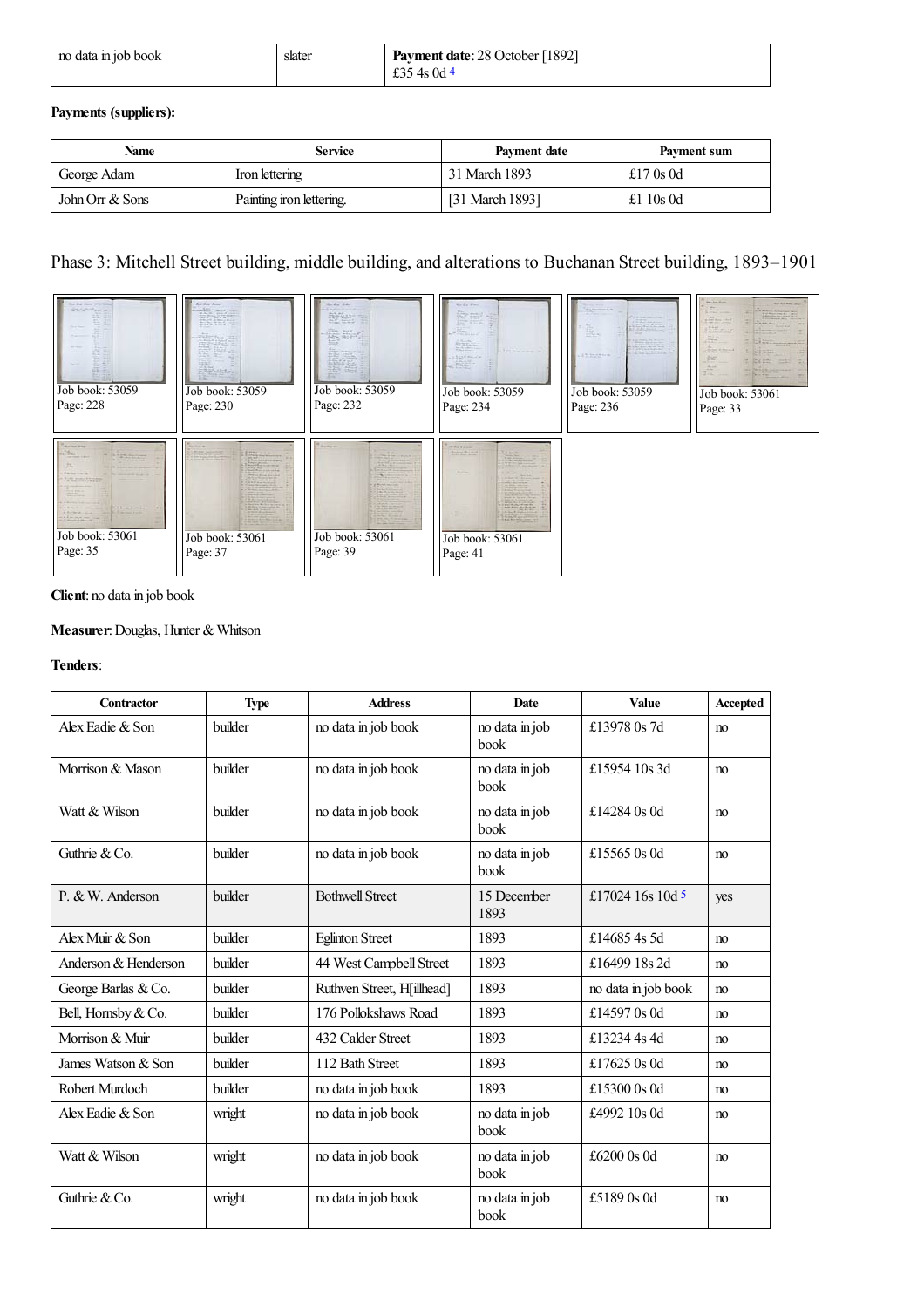<span id="page-11-3"></span><span id="page-11-2"></span><span id="page-11-1"></span><span id="page-11-0"></span>

| Anderson & Henderson<br>Ltd | wright      | no data in job book            | 1893                   | £4931 15s 5d        | no  |
|-----------------------------|-------------|--------------------------------|------------------------|---------------------|-----|
| Matthew Henderson           | wright      | 4 Grant Street                 | 11 December<br>1893    | £7676 5s 7d 6       | yes |
| James Herbertson & Son      | wright      | 85 Bedford Street              | 1893                   | £4879 1s 6d         | no  |
| Hutcheson & Grant           | wright      | 32 Gardner Stree               | 1893                   | £5047 0s 0d         | no  |
| George Laird & Son          | wright      | 10 Ann Street, Bridgeton       | 1893                   | £5531 10s 0d        | no  |
| William McCall & Son        | wright      | 54 John Knox Street            | 1893                   | no data in job book | no  |
| James Maben & Co.           | wright      | 65 Eglinton Street             | 1893                   | £5200 0s 0d         | no  |
| William Shaw & Son          | wright      | 44 Wallace Street              | 1893                   | £4975 15s 1d        | no  |
| Thomas Brown                | wright      | Rottenrow                      | 1893                   | £5147 0s 0d         | no  |
| Archibald Hood & Co.        | wright      | Polmadie                       | 1893                   | £4981 11s 10d       | no  |
| James Morrison              | wright      | no data in job book            | 1893                   | £5486 0s 0d         | no  |
| William Cowan & Son         | wright      | <b>Bishop Street</b>           | 1893                   | £5250 0s 0d         | no  |
| Hamilton Marr & Co.         | wright      | no data in job book            | 1893                   | £5307 17s 1d        | no  |
| Thomas Lamb & Stewart       | wright      | no data in job book            | 1893                   | £5581 0s 0d         | no  |
| Alex Eadie & Son            | cast iron   | no data in job book            | no data in job<br>book | £1395 12s 3d        | no  |
| Watt & Wilson               | cast iron   | no data in job book            | no data in job<br>book | £1481 7s 3d         | no  |
| Guthrie & Co.               | cast iron   | no data in job book            | no data in job<br>book | £1625 5s 0d         | no  |
| James Allen senior & Son    | cast iron   | 12 Possil Road                 | 1893                   | no data in job book | no  |
| Kesson & Campbell           | cast iron   | Carntyne Foundry,<br>Parkhead. | 1893                   | £1375 15s 2d        | no  |
| J. & A. Law                 | cast iron   | Pinkston Iron Works            | 1893                   | £1621 5s 0d         | no  |
| Moses McCulloch & Co.       | cast iron   | 168 Gallowgate                 | 20 January 1894        | £1404 12s 4d 7      | yes |
| Bladen & Co.                | cast iron   | no data in job book            | 1893                   | £1524 7s 4d         | no  |
| Rudolph A. Stoffart         | cast iron   | no data in job book            | 1893                   | £1376 17s 10d       | no  |
| P. & W. MacLellan           | cast iron   | no data in job book            | 1893                   | £1442 $10s$ 2d      | no  |
| Alex Eadie & Son            | rolled iron | no data in job book            | no data in job<br>book | £2495 1s 7d         | no  |
| Watt & Wilson               | rolled iron | no data in job book            | no data in job<br>book | £2420 19s 11d       | no  |
| Guthrie & Co.               | rolled iron | no data in job book            | no data in job<br>book | £2631 16s 4d        | no  |
| P. & W. MacLellan           | rolled iron | 129 Trongate                   | [1893]                 | £3483 11s 5d 8      | yes |
| P. & R. Fleming             | rolled iron | 29 Argyle Street               | [1893]                 | £2491 12s 3d        | no  |
| Bladen & Co.                | rolled iron | 70 Wellington Street           | [1893]                 | £2423 2s 7d         | no  |
| Rudolph A. Stoffert         | rolled iron | 4 West Regent Street           | [1893]                 | £2423 2s 7d         | no  |
| Alex Eadie & Son            | slater      | no data in job book            | no data in job<br>book | £188 17s 8d         | no  |
| Watt & Wilson               | slater      | no data in job book            | no data in job<br>book | £181 3s 8d          | no  |
| Guthrie & Co.               | slater      | no data in job book            | no data in job<br>book | £186 3s 81/2d       | no  |
| A. & D. MacKay              | slater      | <b>Oswald Street</b>           | 1893                   | £227 0s 0d          | no  |
| John Anderson               | slater      | 362 Parliamentary Road         | 11 December<br>1893    | £257 6s 0d 9        | yes |
| <b>Thomas Black</b>         | slater      | 11 Peel Street, Partick.       | 1893                   | £221 3s 4d          | no  |
| J. McOwat & Son             | slater      | 98 London Road                 | 1893                   | £195 0s 0d          | no  |
| Hamilton & Co.              | slater      | no data in job book            | 1893                   | £1977s 10d          | no  |
|                             |             |                                |                        |                     |     |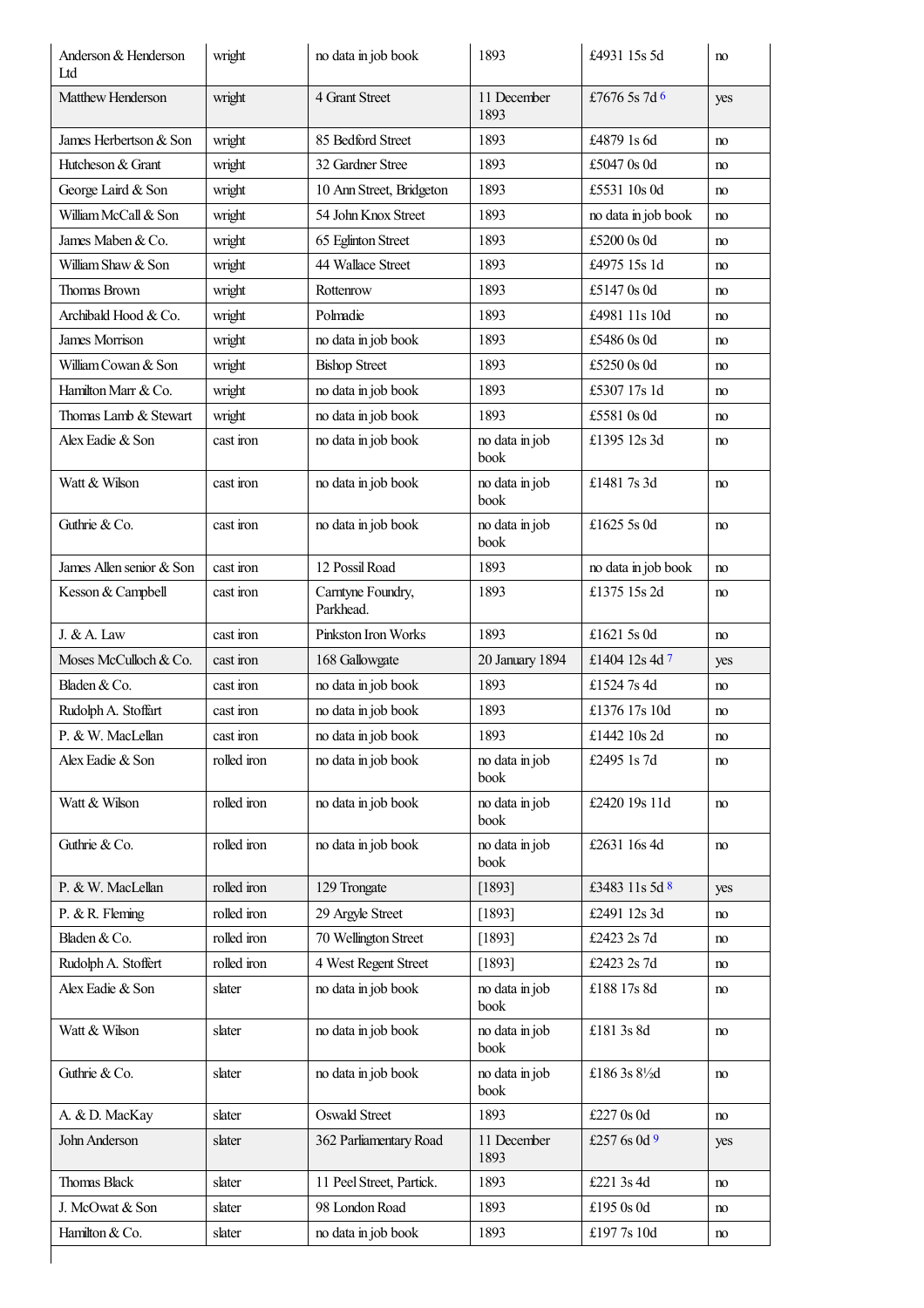<span id="page-12-3"></span><span id="page-12-2"></span><span id="page-12-1"></span><span id="page-12-0"></span>

| William Meikle        | slater                | no data in job book          | 1893                   | £209 2s 4d          | no  |
|-----------------------|-----------------------|------------------------------|------------------------|---------------------|-----|
| W. & D. Mailer        | slater                | no data in job book          | 1893                   | £258 17s 11d        | no  |
| Alex Eadie & Son      | plumber               | no data in job book          | no data in job<br>book | £565 0s 0d          | no  |
| Watt & Wilson         | plumber               | no data in job book          | no data in job<br>book | £583 13s 8d         | no  |
| Guthrie & Co.         | plumber               | no data in job book          | no data in job<br>book | £597 13s 8d         | no  |
| William Anderson      | plumber               | 284 Buchanan Street          | [1893]                 | £579 0s 0d          | no  |
| Brown & Young         | plumber               | 7 Bath Street                | [1893]                 | £652 0s 0d          | no  |
| Cairns & Laing        | plumber               | 5 Carlton Place              | [1893]                 | £569 13s 2d         | no  |
| Fyfe & Allan          | plumber               | 474 Sauchiehall Street       | [1893]                 | £810 11s 0d 10      | yes |
| John Rattrey & Son    | plumber               | 233 Hope Street              | [1893]                 | £609 0s 0d          | no  |
| James Ingleton & Co.  | plumber               | George Street                | [1893]                 | £580 0s 0d          | no  |
| James Johnstone & Son | plumber               | Renfield Street              | [1893]                 | £635 0s 0d          | no  |
| [?] Russell           | plumber               | 330 St Vincent Street        | $[1893]$               | £543 15s 0d         | no  |
| Moses Speirs & Son    | plumber               | 92 Bothwell Street           | [1893]                 | £612 0s 0d          | no  |
| D. & R. Ireton        | plumber               | Woodlands Road               | [1893]                 | £594 0s 0d          | no  |
| Wallace & Connel      | plumber               | no data in job book          | [1893]                 | £587 19s 11d        | no  |
| C. Johnstone          | plumber               | no data in job book          | [1893]                 | £617 15s 0d         | no  |
| Smith & Gill          | plumber               | no data in job book          | [1893]                 | £610 15s 5d         | no  |
| Alex Eadie & Son      | plaster               | no data in job book          | no data in job<br>book | £1132 18s 9d        | no  |
| Watt & Wilson         | plaster               | no data in job book          | no data in job<br>book | £1188 19s 8d        | no  |
| Guthrie & Co.         | plaster               | no data in job book          | no data in job<br>book | £1112 9s 5d         | no  |
| R. A. McGilvray       | plaster               | 129 West Regent Street       | $[1893]$               | £1142 12s 6d        | no  |
| George Rome & Co.     | plaster               | 136 Waterloo Street          | [1893]                 | £1130 0s 0d         | no  |
| John Forbes           | plaster               | 158a Bath Street             | [1893]                 | £1283 12s 71/2d     | no  |
| D. & J. MacKenzie     | plaster               | 191 St Vincent Street        | [1893]                 | £1109 15s 4d        | no  |
| George Nicol          | plaster               | 727 Govan Road               | [1893]                 | £1224 1s 7d         | no  |
| Calder & Sons         | plaster               | no data in job book          | [1893]                 | £1088 0s 0d         | no  |
| James Da[] & Sons     | plaster               | no data in job book          | [1893]                 | £1211 0s 0d         | no  |
| William Tonner        | plaster               | no data in job book          | [1893]                 | £1108 9s 9d         | no  |
| D. J. Hutcheson       | plaster               | no data in job book          | [1893]                 | £1042 1s 5d         | no  |
| William Forbes        | plaster               | 167 West Graham Street       | 19 December<br>1893    | £1817 12s 1d 11     | yes |
| P. & W. MacLellan Ltd | iron chimney<br>stalk | 129 Trongate                 | no data in job<br>book | no data in job book | no  |
| G. & W. Weir          | iron chimney<br>stalk | Holms Foundry, Cathcart      | no data in job<br>book | no data in job book | no  |
| Mechan & Son          | iron chimney<br>stalk | 60 Elliot Street, Anderston. | no data in job<br>book | no data in job book | no  |
| P. & R. Fleming       | iron chimney<br>stalk | 29 Argyle Street             | no data in job<br>book | no data in job book | yes |
| A. & P. Steven        | lifts                 | no data in job book          | 7 September<br>1894    | £1019 0s 0d 12      | yes |
| A. & P. Steven        | lifts                 | no data in job book          | 18 February 1896       | £216 2s 0d 13       | yes |
| James Young           | carving               | no data in job book          | 5 January 1893         | £121 18s 0d         | yes |
| William Vicars        | carving               | no data in job book          | [1893]                 | £130 0s 0d          | no  |
| William Sheriff       | carving               | no data in job book          | [1893]                 | £154 4s 6d          | no  |
|                       |                       |                              |                        |                     |     |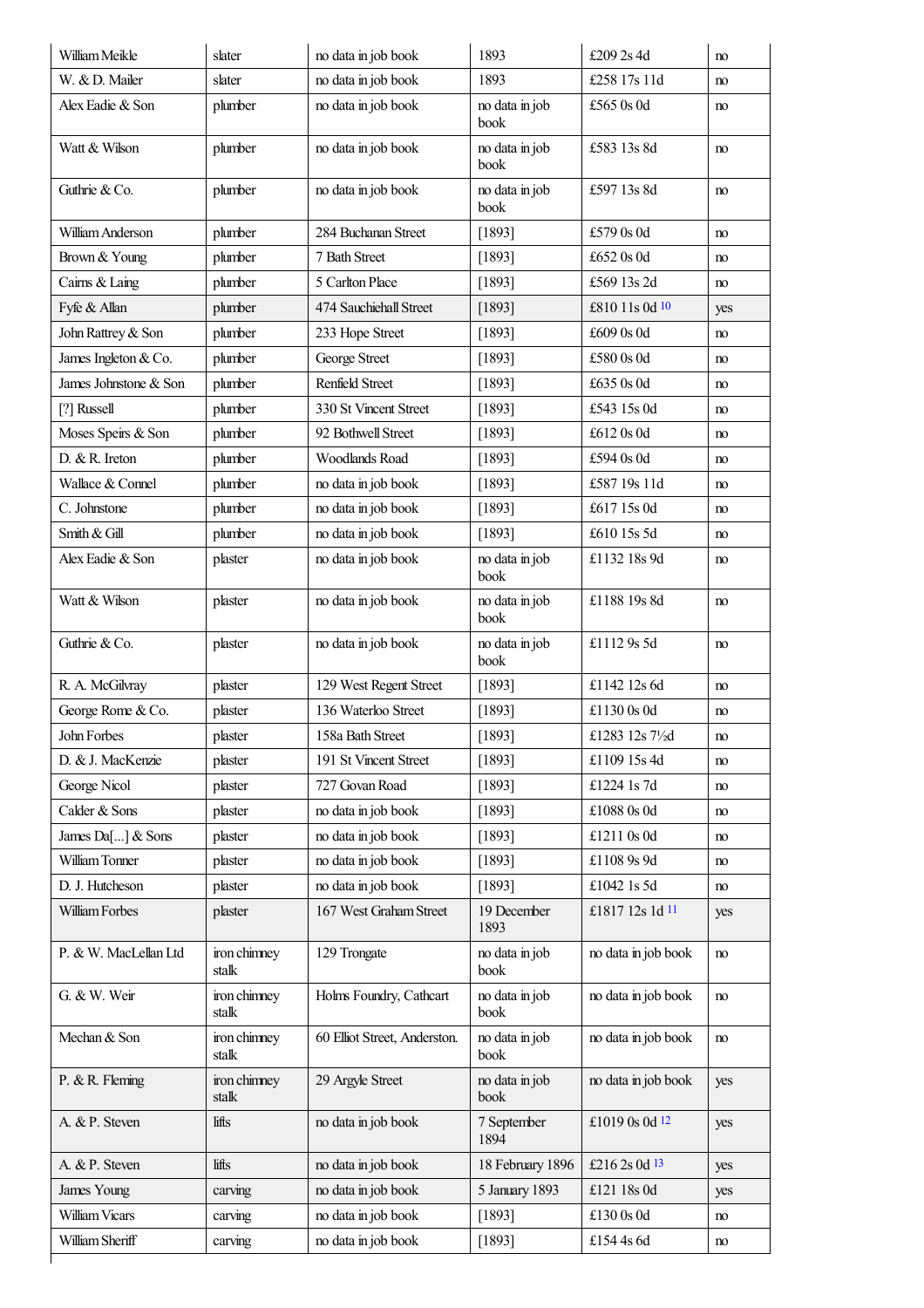<span id="page-13-3"></span><span id="page-13-2"></span><span id="page-13-1"></span><span id="page-13-0"></span>

| R. A. McGilvray & Ferris    | carving           | no data in job book | [1893]          | £167 5s 6d                | no  |
|-----------------------------|-------------------|---------------------|-----------------|---------------------------|-----|
| Kellock Brown               | carving           | no data in job book | [1893]          | £2182s 0d                 | no  |
| James Cormack & Sons<br>Ltd | steam heating     | no data in job book | 23 October 1895 | £142 $0s$ 0d              | yes |
| A Hofter                    | cork deafening    | no data in job book | 23 January 1896 | no data in job book<br>14 | yes |
| Galbraith & Winton          | marble and tiling | no data in job book | 24 March 1896   | £32 0s 0d 15              | yes |
| Thomas Brown                | ventilators       | no data in job book | 16 April 1896   | £25 14s 0d $16$           | yes |
| Rudolph A. Stoffert         | floors            | no data in job book | 30 April 1896   | £422 16s 9d $17$          | yes |
| George Adam                 | ron               | no data in job book | 22 May 1896     | £5 10s 0d $18$            | yes |
| H. L. Anderson & Co.        | silicating        | no data in job book | 1 August 1896   | £60 5s 0d $19$            | yes |
| Bryden & Middleton          | iron              | no data in job book | 15 August 1896  | £7 12s $0d20$             | yes |
| Wylie & Lochhead            | furniture         | no data in job book | 29 July 1896    | £33 12s 0d $21$           | yes |
| Buchans & MacIntyre         | fireplaces        | no data in job book | 28 March 1899   | £15 15 $\rm S$ 0d 22      | yes |
| William Meikle & Son        | glass             | no data in job book | 31 July 1899    | £60 5s 0d $23$            | yes |

<span id="page-13-19"></span><span id="page-13-18"></span><span id="page-13-17"></span><span id="page-13-16"></span><span id="page-13-15"></span><span id="page-13-14"></span><span id="page-13-13"></span><span id="page-13-12"></span><span id="page-13-11"></span><span id="page-13-10"></span><span id="page-13-9"></span><span id="page-13-8"></span><span id="page-13-7"></span><span id="page-13-6"></span><span id="page-13-5"></span><span id="page-13-4"></span>

| <b>Name</b>              | <b>Type</b>     | Payment out sum                                                                                            |
|--------------------------|-----------------|------------------------------------------------------------------------------------------------------------|
| P. & R. Fleming          | <i>ironwork</i> | <b>First installment: 27 June 1895</b><br>Final installment: 2 July 1897<br>£222 10s 0d $24$               |
| James Young              | carving         | Payment date: 7 June 1895<br>£95 3s 9d                                                                     |
| P. & W. Anderson         | builder         | Final installment: 21 May 1901<br>£23592 2s 6d 25                                                          |
| Matthew Henderson        | wright          | Final installment: 29 November 1901<br>£16815 9s 1d 26                                                     |
| Moses McCulloch & Co.    | cast iron       | First installment: 16 March 1897<br>Final installment: 24 December 1897<br>£1432 13s 9d                    |
| P. & W. MacLellan        | rolled iron     | <b>First installment: 29 March 1898</b><br>Final installment: 16 August 1900<br>£4329 0s 3d $27$           |
| John Anderson            | slater          | First installment: 24 March 1897<br>Final installment: 13 October 1899<br>£281 0s 5d 28                    |
| Fyfe & Allan             | plumber         | First installment: 10 November [1899]<br>Final installment: 26 April 1900<br>£2488 4s 11d 29               |
| William Forbes           | plaster         | <b>First installment:</b> 25 September 1897<br>Final installment: 14 November [1897]<br>£5254 16s 21/2d 30 |
| A. & P. Steven           | lifts           | <b>First installment: 24 March 1896</b><br>Final installment: 7 September 1899<br>£2034 18s 1d 31          |
| James Young              | carving         | <b>First installment:</b> 7 June 1895<br>Final installment: 17 December 1896<br>£1057s9d                   |
| James Cormack & Sons Ltd | heating         | First installment: 4 May 1896<br>Final installment: 5 June 1899<br>£184 5s 0d 32                           |
| Rudolph A. Stoffert      | floors          | Payment date: 23 September 1896<br>£380 19s 8d                                                             |
| George Adam              | <i>ironwork</i> | First installment: 4 May [1896]<br>Final installment: 17 December 1896<br>£74 12s 6d 33                    |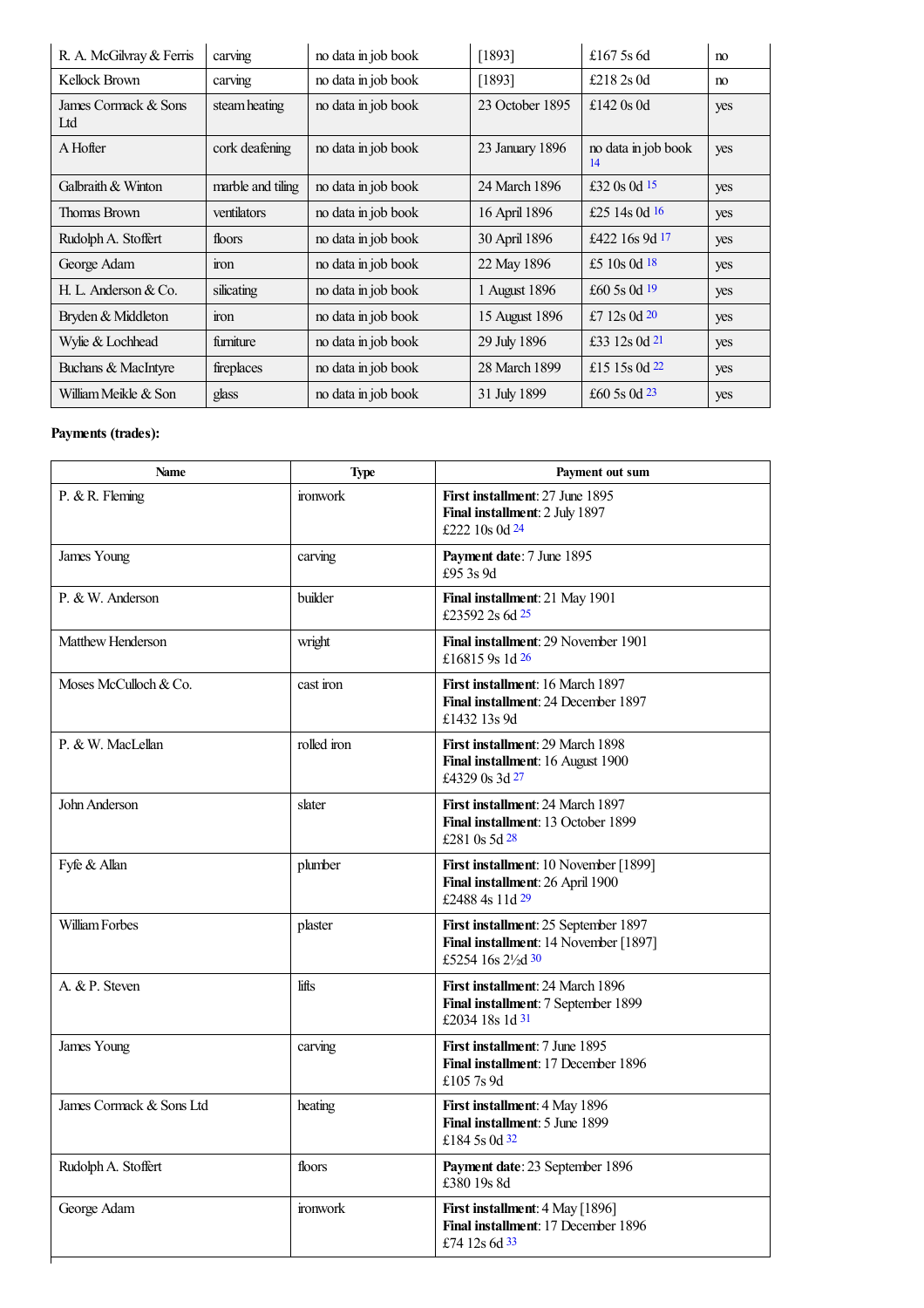<span id="page-14-3"></span><span id="page-14-2"></span><span id="page-14-1"></span><span id="page-14-0"></span>

| <b>Thomas Brown</b>  | ventilators       | First installment: 3 June [1896]<br>Final installment: 14 April 1898<br>£51 8s 0d 34                         |
|----------------------|-------------------|--------------------------------------------------------------------------------------------------------------|
| Galbraith & Winton   | tiling and marble | <b>First installment:</b> 15 August [1896]<br>Final installment: 18 January 1899<br>£43 15s 0d $35$          |
| A Hofter             | cork deafening    | <b>First installment:</b> 18 November 1896<br><b>Final installment: 8 December 1896</b><br>£119 6s 9d 36     |
| H. L. Anderson & Co. | silicating        | Payment date: 23 December 1896<br>£69 7s 7d 37                                                               |
| Bryden & Middleton   | iron              | Payment date: 29 July 1897<br>£5 0s 0d $38$                                                                  |
| Wylie & Lochhead     | furnishings       | <b>First installment:</b> 18 [February] 1899<br><b>Final installment: 4 November 1899</b><br>£230.7s 9d $39$ |
| Buchans & MacIntyre  | grates            | Payment date: 4 November 1899<br>£15 15 s 0d $40$                                                            |
| William Meikle & Son | glass             | <b>Payment date: 4 November 1899</b><br>£39 10s 4d 4l                                                        |

<span id="page-14-8"></span><span id="page-14-7"></span><span id="page-14-6"></span><span id="page-14-5"></span><span id="page-14-4"></span>

| <b>Name</b>                     | <b>Service</b>                                                                                                  | <b>Payment date</b>                                                                           | Payment<br>sum             |
|---------------------------------|-----------------------------------------------------------------------------------------------------------------|-----------------------------------------------------------------------------------------------|----------------------------|
| Arrol Bridge &<br>Roof Co.      | Concrete in Mitchell Street and Mitchell Lane buildings.                                                        | 23 December 1896                                                                              | £1592 8s<br>11d            |
| Carlisle<br>Fireproofing Co.    | <b>Floors</b>                                                                                                   | 14 October 1898                                                                               | £742 5s<br>6d              |
| A. & D. MacKay                  | 'Picking & pointing walls of old water tower.'                                                                  | 27 December 1894                                                                              | £52 $11s$<br>7d            |
| James Thompson                  | 'Examining adjoining buildings for foundations.'                                                                | 28 December 1894                                                                              | £6 6s 0d                   |
| Murdoch &<br>Cameron            | ironwork                                                                                                        | First installment: 29<br>March 1895<br>Final installment: 29<br><b>July 1897</b>              | £263 $15s$<br>7d 42        |
| James Hutcheson                 | Electric lift bells, 'speaking tubes etc. at Cooper Hunter & Rogers',<br>window blinds and 'electric pendants'. | First installment: 28<br>June 1895<br>Final installment: 7<br>September 1899                  | £88.7s 6d                  |
| Alexander<br>Cousland & Son     | Wire work for lifts.                                                                                            | First installment: 28<br>June [1895]<br>Final installment: 6<br>October 1899                  | £124 $9s$<br>11d           |
| John Orr & Sons                 | 'painting well of front elevator.'                                                                              | 4 October                                                                                     | £24 0s 0d                  |
| The Metallic Art<br>Co.         | 'Nameplates at entrance.'                                                                                       | <b>First installment: 25</b><br>December 1895<br><b>Final installment: 10</b><br>August 1899  | £45 16s<br>6d              |
| Milner's Safe Co.               | Four iron doors.                                                                                                | <b>First installment: 7</b><br>September 1896<br><b>Final installment: 30</b><br>October 1896 | £28 3s 3d                  |
| <b>Imperial Asbestos</b><br>Co. | 'Markers at iron columns, etc.'                                                                                 | <b>First installment: 18</b><br>September 1896<br>Final installment: 17<br>December 1896      | £19 9s 6d                  |
| Robert Walker                   | 'Asbestos millboard.'                                                                                           | 29 October 1897                                                                               | £15 18s<br>10 <sub>d</sub> |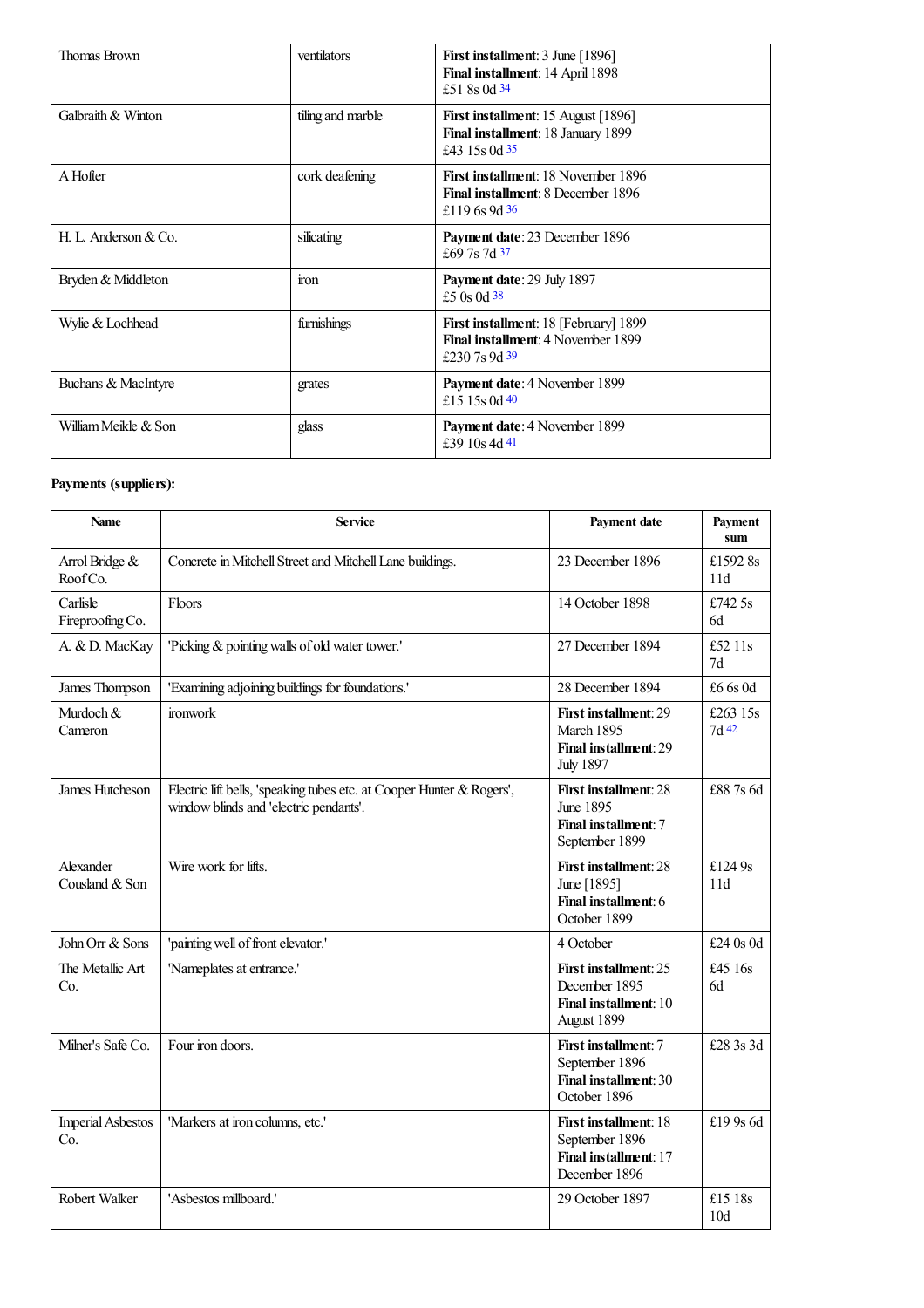<span id="page-15-0"></span>

| Dowson, Taylor<br>& Co.              | 'Tin covered sliding doors.'           | <b>First installment: 17</b><br>August 1898<br>Final installment: 26<br>April 1899     | £31 19s<br>11d             |
|--------------------------------------|----------------------------------------|----------------------------------------------------------------------------------------|----------------------------|
| George Adam                          | <b>Ironwork</b>                        | <b>First installment: 8</b><br>September 1898<br>Final installment: 9<br>November 1899 | £69 8s 0d<br>43            |
| <b>Glass Stainers</b><br>Co.         | 'Glass in passage to Editorial Dep.'   | 11 November 1898                                                                       | £11 $12s$<br>6d            |
| Thomas Main                          | 'Fireplaces, fenders etc.'             | 7 January 1899                                                                         | £173.5s<br>9d              |
| J. & W. Guthrie                      | 'Glass in Editor's Rm'                 | 26 April 1899                                                                          | £21 $0s$ 0d                |
| Stephen Adam &<br>Son                | 'Glass in Counting house.'             | 9 May 1899                                                                             | £46 19s<br>$1\frac{1}{2}d$ |
| R. A. McGilvray<br>$&$ Ferris        | 'Modelling [friezes] etc. & carvings.' | 16 June 1899                                                                           | £32 5s 0d                  |
| Wilson Beaton                        | 'Sketches of buildings.'               | 16 June 1899                                                                           | £8 8s 0d                   |
| <b>Staffordshire</b><br>Tileries Co. | 'Mosaic in front office.'              | 11 January 1900                                                                        | £156 $0s$<br>0d            |
| <b>Spittal Brothers</b>              | 'Fittings at 68 Mitchell Street.'      | 9 August 1900                                                                          | £82 4s 0d                  |
| John Gardner &<br>Co.                | 'Straightening vane & staying same.'   | 7 November 1900                                                                        | £10 $0s$                   |
| Claud Hamilton<br>Ltd                | 'Ventilating fans.'                    | 26 December 1900                                                                       | £70 $10s$<br>0d            |
| <b>Charles Carlton</b><br>& Son      | Painting                               | 30 January 1901                                                                        | £2126<br>$10s$ 9d          |

**Measurerfee payment**: £501 3s 0d (29 November 1901)

## Phase 4: Repainting office and Editor's rooms, etc., 1902



### **Client**: no data in job book

**Tenders**:

| Contractor            | <b>Type</b> | Date             | Value        | Accepted                 |
|-----------------------|-------------|------------------|--------------|--------------------------|
| J. C. Bowie & Fisher  | painter     | 15 April 1902    | £384 $0s$ 0d | no                       |
| Charles Carlton & Son | painter     | 15 April 1902    | £349 $0s$ 0d | yes<br>$(17$ April 1902) |
| H. L. Anderson & Co.  | painter     | 15 April 1902    | £379 $0s$ 0d | no                       |
| Fyfe & Allan          | plumber     | 4 September 1902 | £18 $10s$ 0d | n <sub>0</sub>           |
| Matthew Henderson     | wright      | 4 September 1902 | £11 $16s$ 6d | yes                      |

| Name              | <b>Type</b> | Payment out sum                                                                        |
|-------------------|-------------|----------------------------------------------------------------------------------------|
| Matthew Henderson | wright      | <b>First installment:</b> 1 May 1902<br>Final installment: 28 Nov 1902<br>£114 $0s$ 0d |
|                   |             |                                                                                        |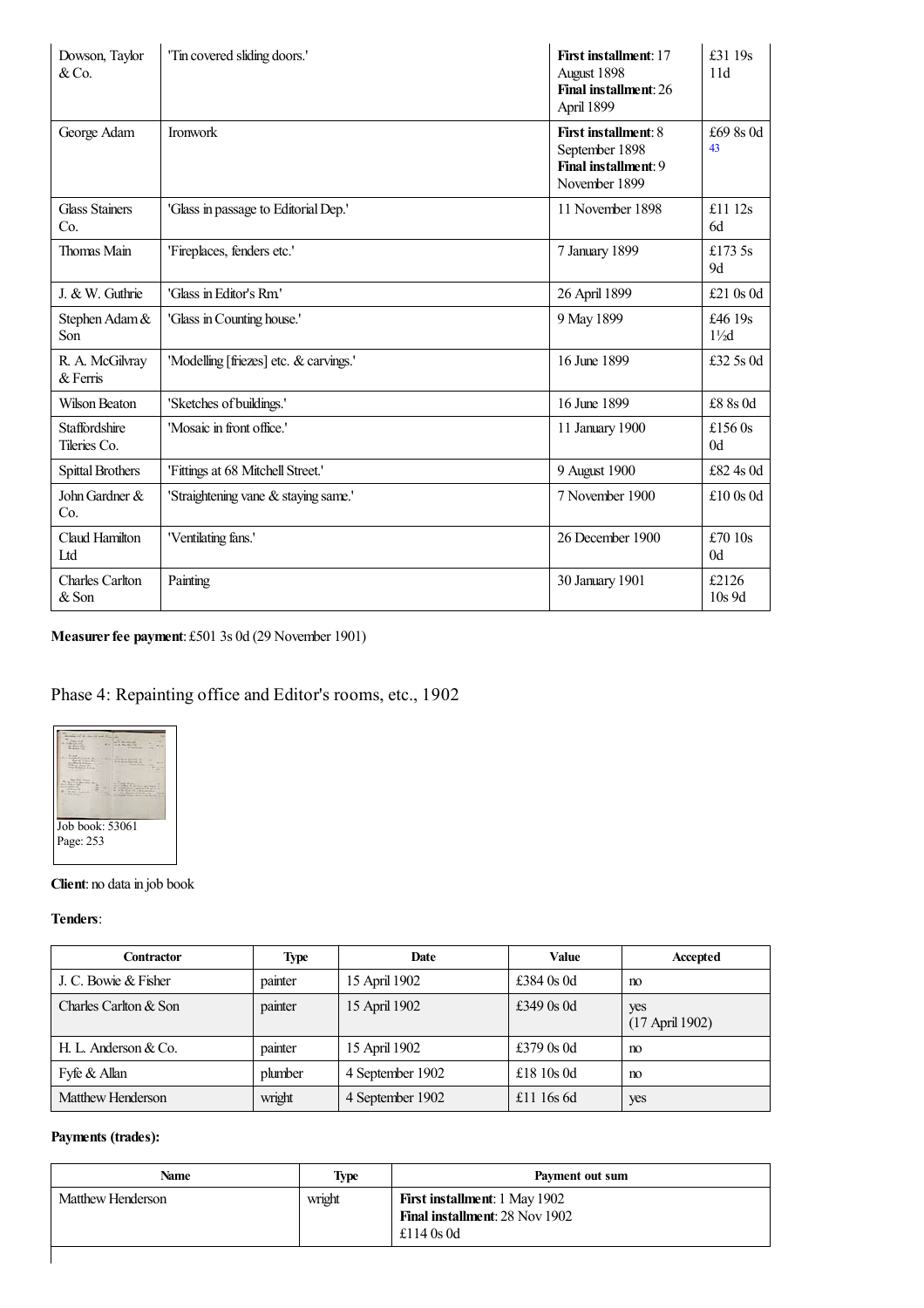<span id="page-16-0"></span>

| Charles Carlton & Son | painter | <b>Payment date:</b> 13 November 1902 |
|-----------------------|---------|---------------------------------------|
|                       |         | £4176s5d44                            |

| Name            | Service                                 | <b>Payment date</b> | Payment sum |
|-----------------|-----------------------------------------|---------------------|-------------|
| McCulloch & Co. | 'Glass screens in offices Mitchell St.' | 1902<br>August      | £6 $0s$ 0d  |

## Phase 5: Alterations to case room, lifts, etc., 1905–7



### **Client**: no data in job book

#### **Tenders**:

<span id="page-16-5"></span><span id="page-16-4"></span><span id="page-16-3"></span><span id="page-16-2"></span><span id="page-16-1"></span>

| <b>Contractor</b>              | <b>Type</b>     | <b>Date</b>      | Value                  | Accepted            |
|--------------------------------|-----------------|------------------|------------------------|---------------------|
| Matthew Henderson              | wright          | 5 August 1905    | no data in job book 45 | yes                 |
| A. & P. Steven                 | lifts           | 22 May 1906      | no data in job book    | no data in job book |
| A. & P. Steven                 | lifts           | 10 August 1906   | £362 0s 0d $46$        | yes                 |
| A. & P. Steven                 | lifts           | 22 November 1906 | £43 10s 0d $47$        | yes                 |
| Galbraith & Winton             | tiling          | 10 October 1906  | £42 10s 0d $48$        | no data in job book |
| Galbraith & Winton             | tiling          | 10 August 1907   | £70 $0s$ 0d 49         | yes                 |
| Bryden & Middleton             | wrought iron    | 23 October 1906  | £14.5s 0d $50$         | yes                 |
| Lamson Pneumatic Tube Co.      | pneumatic tubes | 12 December 1906 | £999 $0s$ 0d 51        | yes                 |
| J. & W. Guthrie & Andrew Wells | glass           | 21 January 1907  | £9 18s 0d 52           | yes                 |
| McGeoch $& Co.$                | nameplates      | 28 June 1907     | £14 $10s$ 0d           | yes                 |

<span id="page-16-10"></span><span id="page-16-9"></span><span id="page-16-8"></span><span id="page-16-7"></span><span id="page-16-6"></span>

| <b>Name</b>                    | <b>Type</b>     | Payment out sum                                                                                   |
|--------------------------------|-----------------|---------------------------------------------------------------------------------------------------|
| Matthew Henderson              | wright          | First installment: 20 December 1905<br><b>Final installment: 3 October 1907</b><br>£1644 8s 3d 53 |
| A. & P. Steven                 | lifts           | <b>First installment:</b> 10 August 1906<br>Final installment: 1 June 1907<br>£454 $0s$ 0d        |
| Lamson Pneumatic Tube Co.      | pneumatic tubes | First installment: 9 January 1907<br>Final installment: September 1907<br>£1063 16s 10d           |
| Charles Carlton & Son          | painting        | <b>First installment: 14 June 1907</b><br>Final installment: 3 October 1907<br>£428 13s 9d        |
| J. & W. Guthrie & Andrew Wells | glass           | Payment date: 22 June 1907<br>£9 18s 0d                                                           |
| McGeoch & Co.                  | name plates     | <b>Payment date: 26 September 1907</b><br>£14 $10s$ 0d                                            |
| Bryden & Middleton             | wrought iron    | <b>Payment date:</b> 7 September 1907<br>£14 5s 0s                                                |
| Galbraith & Winton             | tiling          | Payment date: 19 September 1907<br>£311 0s 0d 54                                                  |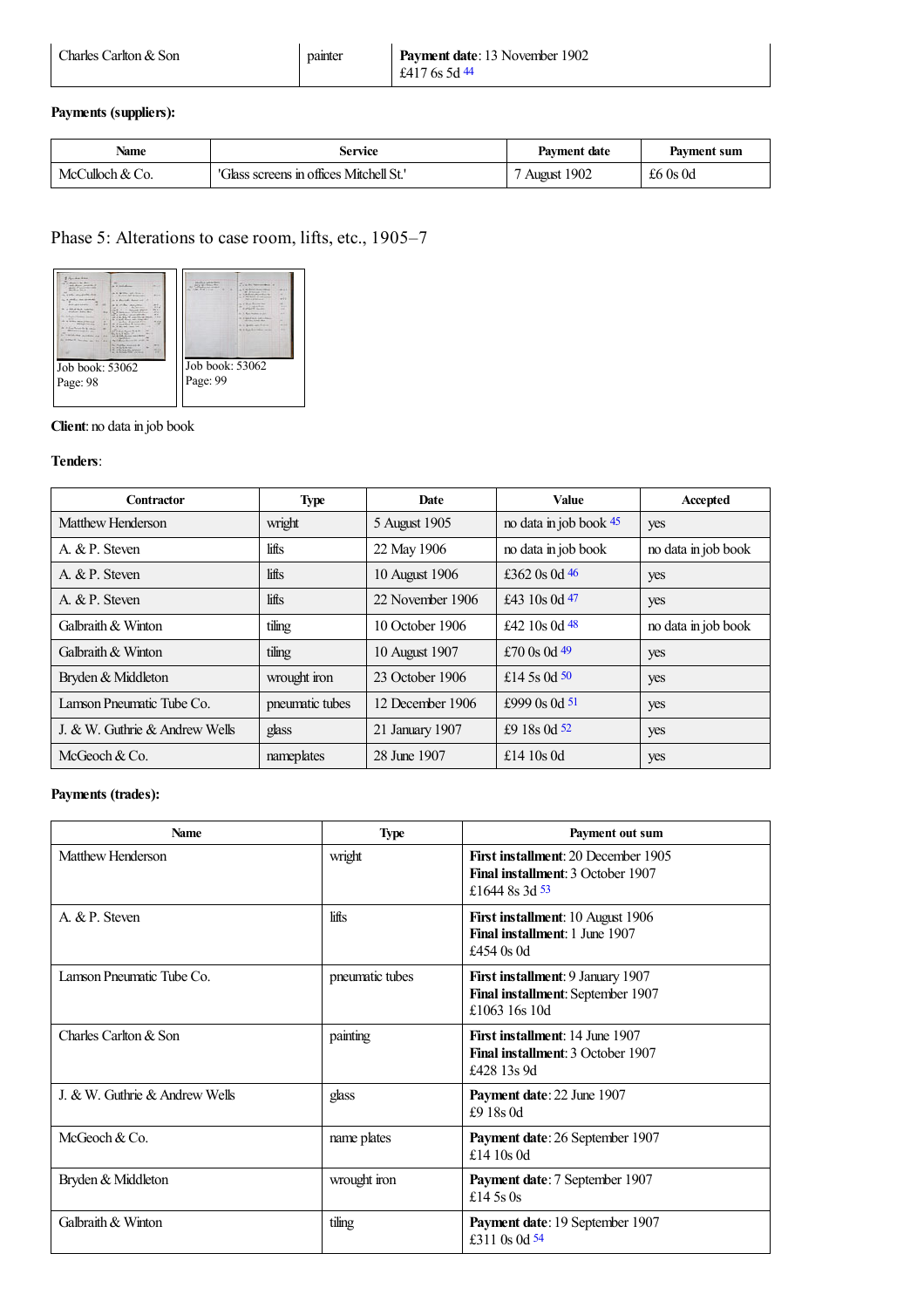<span id="page-17-0"></span>

| <b>Name</b>             | <b>Service</b>                                                                            | Payment date                                                                             | Payment<br>sum       |
|-------------------------|-------------------------------------------------------------------------------------------|------------------------------------------------------------------------------------------|----------------------|
| Fyfe & Allan            | 'Work in case room in connection with linotype machines' and<br>'Work at P.O. tube, etc.' | <b>First installment: 20</b><br>December 1905<br>Final installment: 14<br>September 1907 | £202 $3s$<br>8d      |
| Robert Aitken           | 'Inspector work.'                                                                         | <b>First installment: 20</b><br>December 1905<br>Final installment: 28<br>December 1906  | £18 $10s$<br>$0d$ 55 |
| William Forbes          | 'plaster jobbing', 'frame partitions'; 'plaster work at Editorial'                        | <b>First installment: 20</b><br>December 1905<br>Final installment: 15 May<br>1907       | £386 1s<br>7d        |
| P. & W. Anderson        | no data in job book                                                                       | <b>First installment: 22</b><br>December 1905<br>Final installment: 13 August<br>1907    | £426.5s<br>2d        |
| John Finlay & Co.       | Electric bells at lift in Mitchell Lane                                                   | 4 September 1906                                                                         | £8 9s 4d             |
| Moses McCulloch<br>&Co. | 'cast iron plates'                                                                        | 17 December 1906                                                                         | £1 17s 7d            |
| John Colvin             | 'Inspector work at Editorial.'                                                            | 5 August 1907                                                                            | £18 $0s$ 0d<br>56    |

<span id="page-17-1"></span>**Measurerfee payment**: £31 10s 0d

## Phase 6: Fittings for various offices, 1909–10



**Client**: no data in job book

## **Measurer**:Douglas, Hunter & Whitson

#### **Tenders**:

<span id="page-17-7"></span><span id="page-17-6"></span><span id="page-17-5"></span><span id="page-17-4"></span><span id="page-17-3"></span><span id="page-17-2"></span>

| Contractor         | <b>Type</b> | <b>Address</b>          | Date              | Value            | Accepted |
|--------------------|-------------|-------------------------|-------------------|------------------|----------|
| John Bryden & Sons | lifts       | no data in job book     | 19 May 1909       | £20 0s 0d $57$   |          |
| John Bryden & Sons | lifts       | no data in job book     | 9 July 1909       | £3 5s 0d $58$    |          |
| A. & P. Steven     | lifts       | no data in job book     | 14 September 1909 | £18 6s 0d $59$   |          |
| Matthew Henderson  | wright      | no data in job book     | 8 June 1909       | £1448 2s 5d $60$ | yes      |
| Brown & Angus      | wright      | 209 Shields Road        | 8 June 1909       | £1566 0s 0d 61   | no       |
| David Hewson       | wright      | Albany Saw Mills, Govan | 8 June 1909       | £1569 2s 4d $62$ | no       |
| Walker & Dick      | wright      | 674 Pollokshaws Road    | 8 June 1909       | £1750 $0s$ 0d 63 | no       |
| James Grant        | wright      | no data in job book     | 8 June 1909       | £1769 0s 0d $64$ | no       |
| John Cochrane      | wright      | no data in job book     | 8 June 1909       | £1733 0s 0d 65   | no       |
| Peter Cumming      | wright      | no data in job book     | 8 June 1909       | £1532 0s 0d $66$ | no       |

<span id="page-17-11"></span><span id="page-17-10"></span><span id="page-17-9"></span><span id="page-17-8"></span>

| Name<br>$    -$ | –<br>$\ddot{\phantom{0}}$ | sum<br>,,<br>. |
|-----------------|---------------------------|----------------|
|                 |                           |                |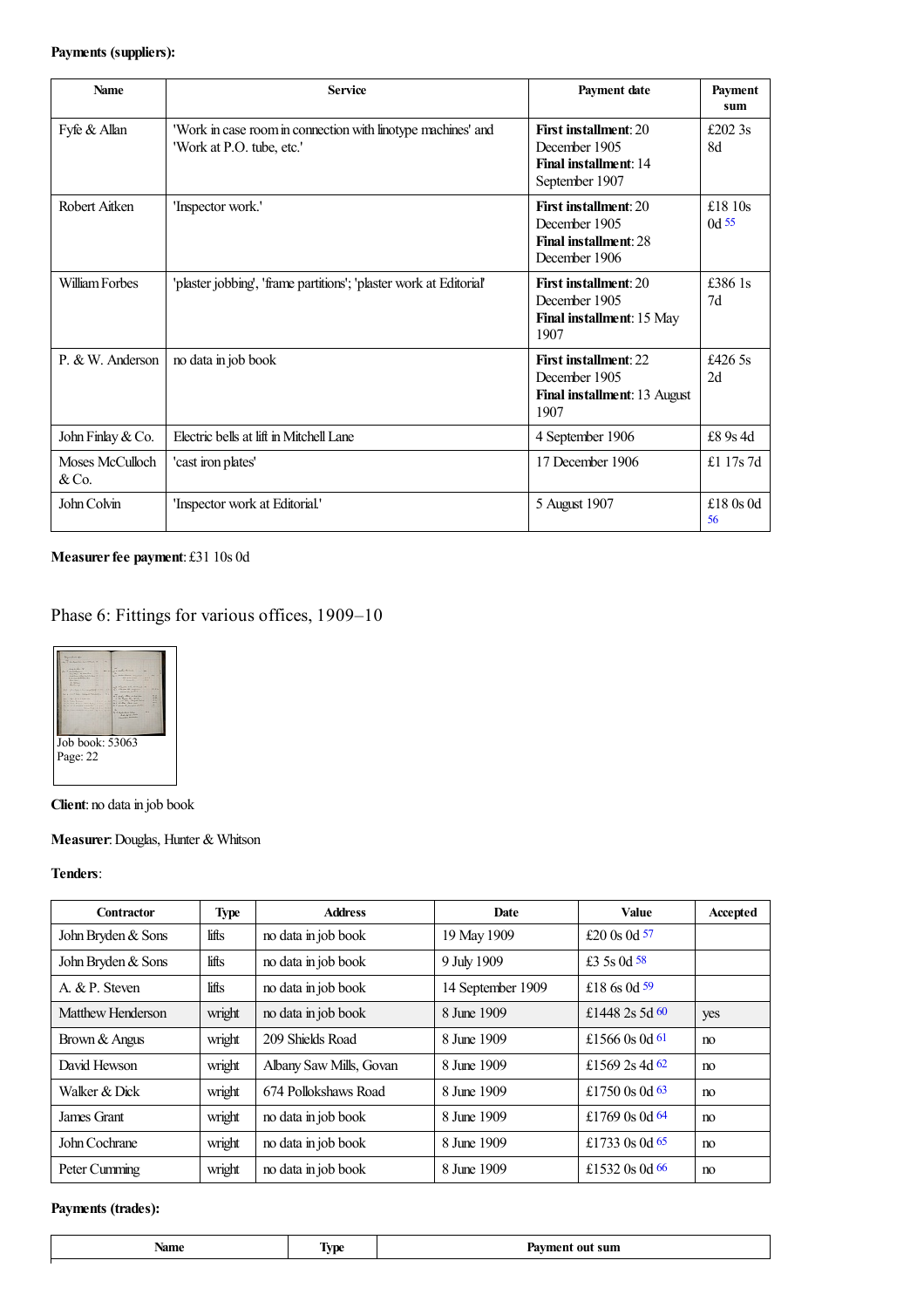<span id="page-18-0"></span>

| Matthew Henderson  | wright | First installment: 10 August 1909<br>Final installment: 9 February 1910<br>£2193 0s 7d 67 |
|--------------------|--------|-------------------------------------------------------------------------------------------|
| John Bryden & Sons | lifts  | <b>Payment date: 5 October 1909</b><br>£28 19s 0d                                         |
| A. & P. Steven     | lifts  | Payment date: 2 November 1909<br>£18 6s 0d 68                                             |

<span id="page-18-2"></span><span id="page-18-1"></span>

| <b>Name</b>          | <b>Service</b>                   | Payment date                                                            | Payment sum       |
|----------------------|----------------------------------|-------------------------------------------------------------------------|-------------------|
| D. Campbell $&$ Sons | painting                         | First installment: 23 August 1909<br>Final installment: 7 February 1910 | £561 16s 10d $69$ |
| Mather & Platt       | 'fireproof doors'                | 5 October 1909                                                          | £25 13s 0d        |
| William Forbes       | Plaster work.                    | 3 December 1909                                                         | £100 $6s$ 0d      |
| Lawson $& Co.$       | 'Joiner work etc. upper floors.' | 3 December 1909                                                         | £103 $1s$ 0d      |

## <span id="page-18-3"></span>**Measurer fee payment**: £34 2s 0d <sup>[70](#page-26-22)</sup> (22 February 1910)

## Phase 7: Office for W. S. Miller & Co., 1911



### **Client**: no data in job book

#### **Tenders**:

<span id="page-18-4"></span>

| Contractor            | <b>Type</b>                          | Date             | Value        | Accepted |
|-----------------------|--------------------------------------|------------------|--------------|----------|
| Matthew Henderson     | $\cdot$ $\cdot$<br><sub>10</sub> mer | 24 February 1911 | £48 8s 2d 71 | yes      |
| Smith & Wellstood     | stoves                               | 24 February 1911 | £13 $10s$ 0d | yes      |
| Charles Carlton & Son | painter                              | 24 February 1911 | £37 $0s$ 0d  | yes      |

### **Payments (trades):**

| <b>Name</b>           | Type                                 | Payment out sum                                    |
|-----------------------|--------------------------------------|----------------------------------------------------|
| Charles Carlton & Son | painter                              | Payment date: 26 May 1911<br>£39 $0s$ 0d           |
| Matthew Henderson     | $\cdot$ $\cdot$<br><sub>10</sub> mer | <b>Payment date: 2 June 1911</b><br>£51 11s 0d     |
| Smith & Wellstood     | stoves                               | <b>Payment date: 2 June 1911</b><br>£15 0s 0d $72$ |

## <span id="page-18-5"></span>**Payments (suppliers):**

| Name               | Service                       | <b>Payment date</b> | Payment sum   |
|--------------------|-------------------------------|---------------------|---------------|
| John Bryden & Sons | $\rightarrow$<br>window blind | -1911'<br>1 June    | $\pm 2$ 6s 6d |

Phase 8: Alterations to James Little & Co.'s offices, 1913–16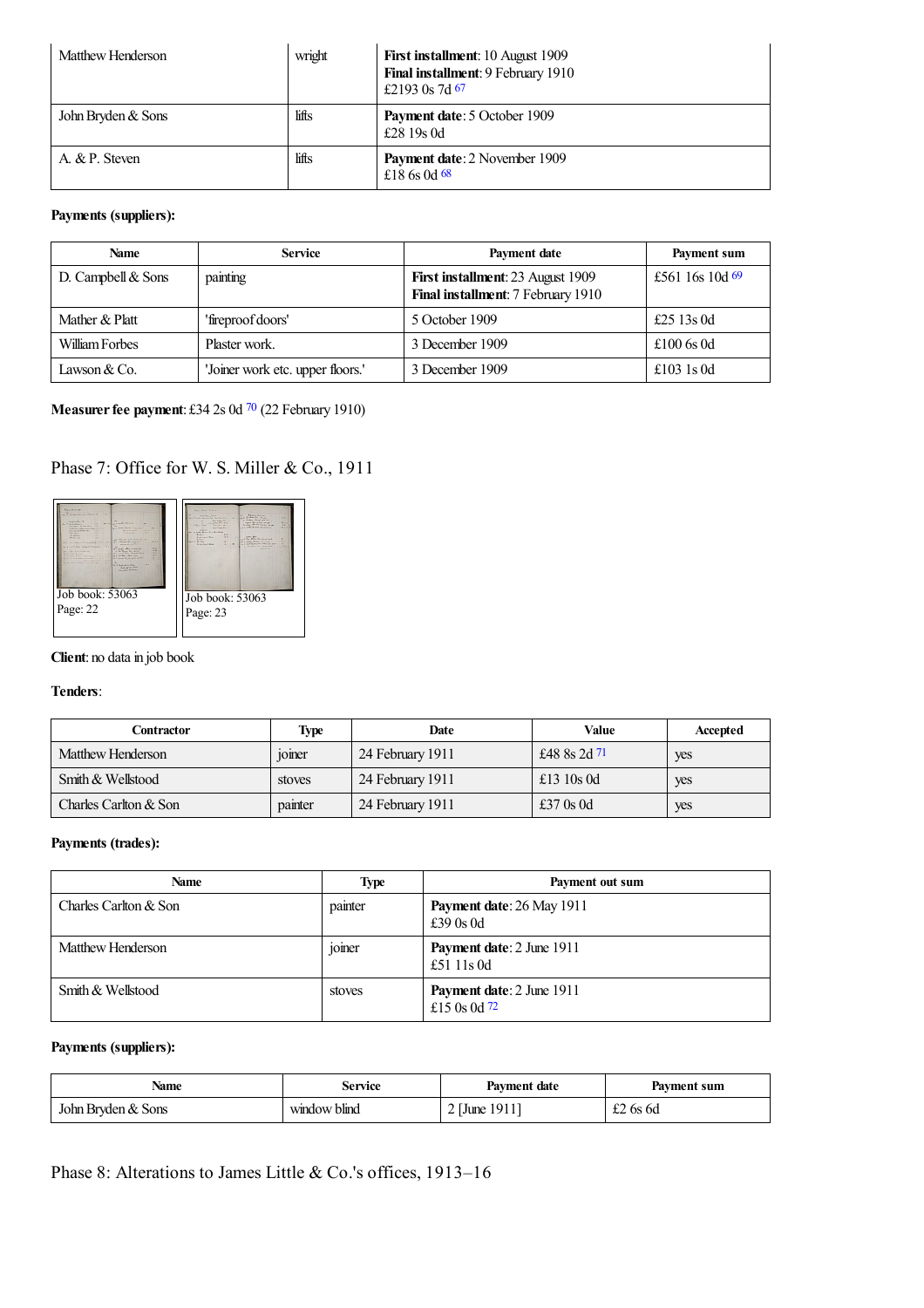

## **Client**: no data in job book

## **Measurer**:Douglas, Hunter & Whitson

### **Tenders**:

<span id="page-19-6"></span><span id="page-19-5"></span><span id="page-19-4"></span><span id="page-19-3"></span><span id="page-19-2"></span><span id="page-19-1"></span><span id="page-19-0"></span>

| <b>Contractor</b>                     | <b>Type</b>                      | <b>Address</b>         | Date                   | Value                  | Accepted |
|---------------------------------------|----------------------------------|------------------------|------------------------|------------------------|----------|
| Matthew Henderson                     | mason, joiner & plaster          | no data in job<br>book | 10 May 1913            | £180 3s 7d 73          | yes      |
| D. Campbell & Sons                    | painter                          | no data in job<br>book | 4 June 1913            | £43 3s 0d              | yes      |
| Charles Carlton & Son                 | painter                          | no data in job<br>book | 22 April 1914          | 'List of rates.'       | yes      |
| McKenzie & Co.                        | furnishings                      | Stewarton              | no data in job<br>book | no data in job<br>book | no       |
| <b>Dykes Bros</b>                     | clocks                           | no data in job<br>book | 22 June 1914           | £3 15s 0d 74           | yes      |
| Daniel McCallum                       | pavement lights                  | no data in job<br>book | 29 June 1914           | £106 16s 6d            | yes      |
| John Cochrane                         | furnishings                      | Dobbie's Loan          | no data in job<br>book | £830 0s 10d            | no       |
| Matthew Henderson                     | furnishings                      | <b>Grant Street</b>    | 19 November<br>1913    | £610 18s 5d            | yes      |
| Wylie & Lochhead                      | furnishings                      | <b>Buchanan Street</b> | no data in job<br>book | £932 3s 3d             | no       |
| John Craig                            | furnishings                      | <b>Paterson Street</b> | no data in job<br>book | £923 14s 3d            | no       |
| Lawson & Co.                          | furnishings                      | <b>Albion Street</b>   | no data in job<br>book | £1021 13s 5d           | no       |
| James Grant                           | furnishings                      | no data in job<br>book | no data in job<br>book | £744 10s 8d            | no       |
| McGeoch & Co.                         | metalwork                        | no data in job<br>book | 4 April 1914           | £67 15s 0d 75          | yes      |
| H. L. Anderson & Co.                  | silicating                       | no data in job<br>book | 1914                   | £67 10s 0d             | no       |
| Charles Carlton & Son                 | silicating                       | no data in job<br>book | 14 June 1914           | £65 18s 0d             | yes      |
| <b>British Thomson Houston</b><br>Co. | electrical fittings              | no data in job<br>book | 19 August 1914         | £43 0s 0d              | yes      |
| McKenzie & Co.                        | furnishings                      | Stewarton              | 14 October 1914        | £39 0s 0d 76           | yes      |
| William Anderson                      | plumber, joiner and tile<br>work | no data in job<br>book | 12 November<br>1914    | £106 0s 0d 77          | yes      |
| John Cochrane                         | joiner                           | no data in job<br>book | 6 January 1915         | £72 10s 0d 78          | yes      |
| Mathew Henderson                      | joiner                           | no data in job<br>book | no data in job<br>book | £98 15s 0d 79          | no       |
| Mather & Platt                        | fireproof doors                  | no data in job<br>book | 3 July 1915            | £31 10s 9d             | yes      |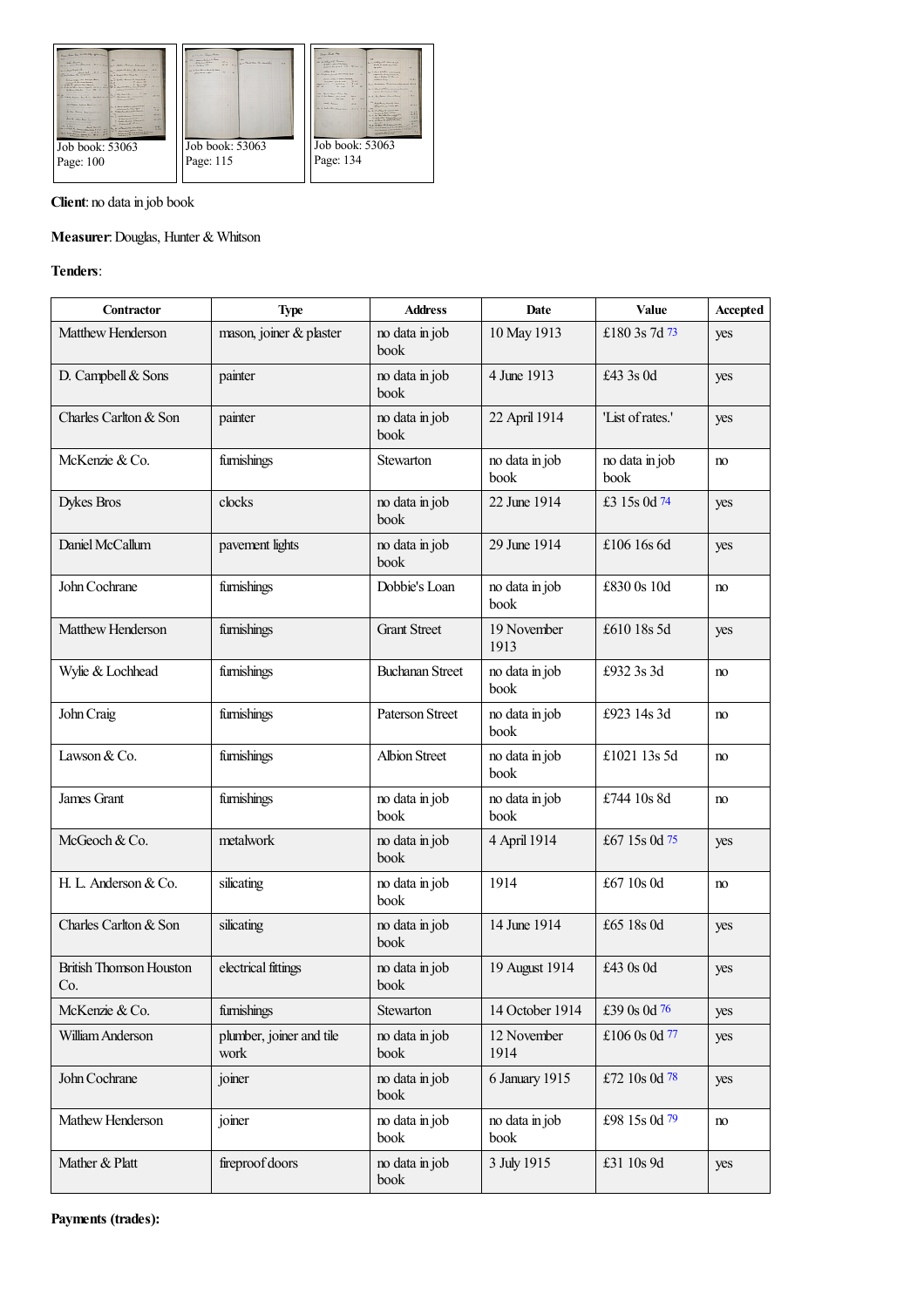<span id="page-20-2"></span><span id="page-20-1"></span><span id="page-20-0"></span>

| <b>Name</b>                 | <b>Type</b>         | Payment out sum                                                                          |
|-----------------------------|---------------------|------------------------------------------------------------------------------------------|
| Matthew Henderson           | artificer           | First installment: 8 July 1913<br>Final installment: 7 April 1916<br>£1773 17s 6d        |
| D. Campbell & Sons          | painter             | Payment date: 11 August 1913<br>£45 10s 0d                                               |
| Daniel McCallum             | pavement lights     | First installment: 9 July 1915<br>Final installment: 9 September 1916<br>£310 10s 0d 80  |
| Charles Carlton & Son       | painter             | First installment: 7 September [1914]<br>Final installment: 7 April 1916<br>£1128 19s 5d |
| <b>Dykes Bros</b>           | clocks              | Payment date: 23 October [1914]<br>£3 15s 0d 81                                          |
| McGeoch & Co.               | metalwork           | First installment: 21 July 1914<br>Final installment: 16 July 1915<br>£67 18s 8d 82      |
| Charles Carlton & Son       | silicating          | Payment date: 10 August 1914<br>£65 18s 0d                                               |
| McKenzie & Co.              | furnishings         | Payment date: 5 January 1915<br>£45 0s 0d                                                |
| William Anderson            | plumber             | Payment date: 9 July 1915<br>£106 5s 8d                                                  |
| John Cochrane               | joiner              | Payment date: 12 March 1915<br>£72 10s 0d 83                                             |
| British Thomson Houston Co. | electrical fittings | Payment date: 1914<br>£52 3s 11d                                                         |
| Mather & Platt              | fireproof doors     | Payment date: 15 September 1915<br>£31 16s 3d                                            |

| <b>Name</b>                      | <b>Service</b>                           | Payment date                                                                     | <b>Payment sum</b> |
|----------------------------------|------------------------------------------|----------------------------------------------------------------------------------|--------------------|
| Pennycook Patent Glazing Company | no data in job book                      | 26 February 1914                                                                 | $\pounds96s6d$     |
| William Forbes & Son             | no data in job book                      | First installment: 6 September 1915<br><b>Final installment: 30 October 1915</b> | £172 17s 7d        |
| William Kemp & Co.               | 'Electric fittings, grates, fires, etc.' | 20 September 1915                                                                | £46 19s 7d         |
| Smith & Wellstood                | Anthracite stove, etc.                   | 7 February 1916                                                                  | £7 12s 0d          |

**Measurer fee payment:** £30 16s 6d <sup>[84](#page-27-1)</sup>

## Documents



<span id="page-20-4"></span>

'GlasgowHerald Buildings', Glasgow Herald, 20May 1899, p. 4



<span id="page-20-3"></span>

Images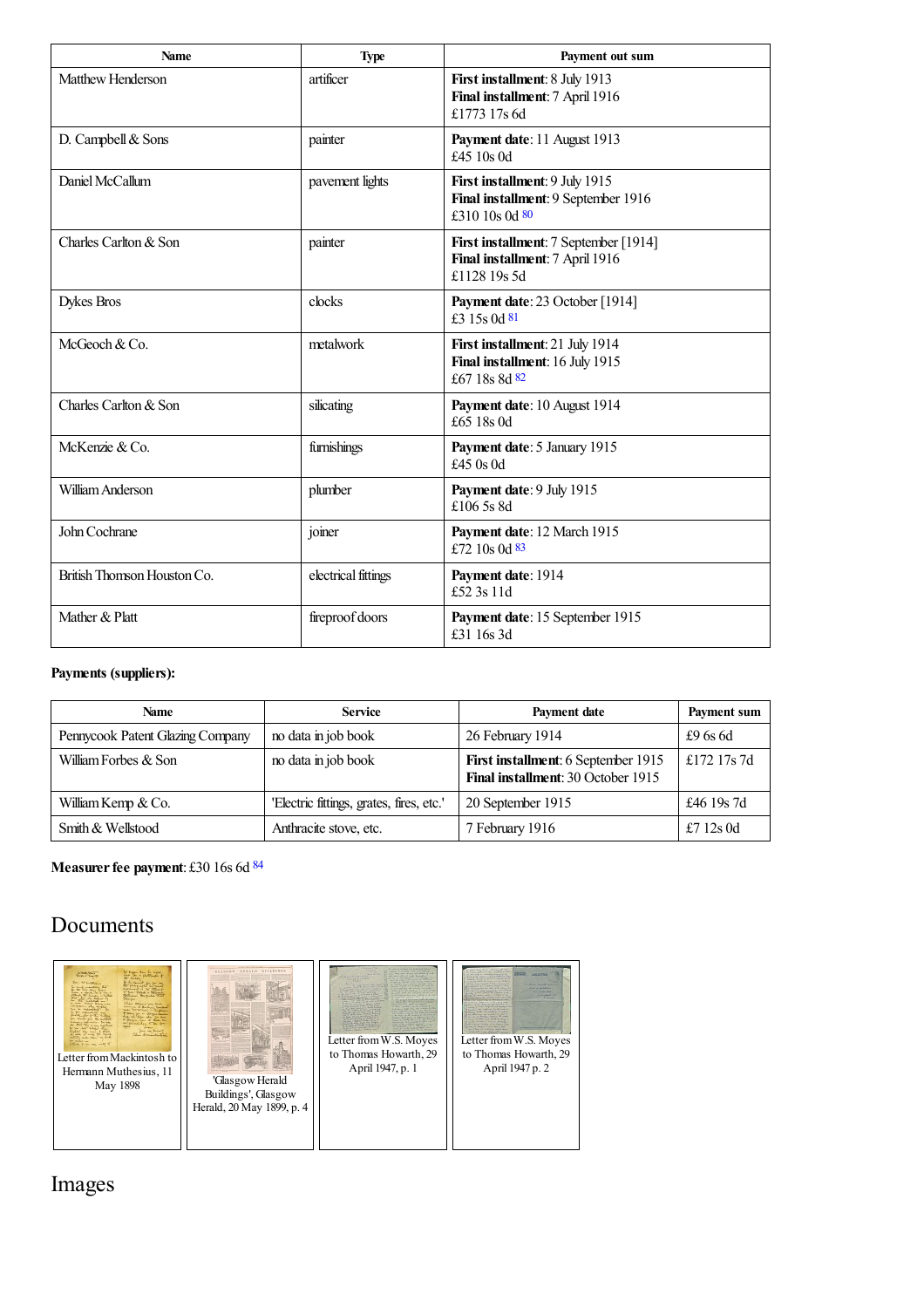| W. elevation of Mitchell<br>Street building, from<br>Hermann Muthesius, Die<br>Englische Baukunst der<br>Gegenwart, 1900 | 'To let' sign on Mitchell<br>Street building, from<br>Hermann Muthesius, Die<br>Englische Baukunst der<br>Gegenwart, 1900 | <b>Buchanan Street</b><br>elevation, by James<br>Sellars, 1879-80            | Mitchell Street entrance<br>bay | Mitchell Street, N. bay          | Mitchell Street, S. bay              |
|--------------------------------------------------------------------------------------------------------------------------|---------------------------------------------------------------------------------------------------------------------------|------------------------------------------------------------------------------|---------------------------------|----------------------------------|--------------------------------------|
| Mitchell Street, window<br>detail                                                                                        | Mitchell Street entrance                                                                                                  | Mitchell Street entrance,<br>detail                                          | Tower from S.W.                 | Tower from W.                    | Tower from West Nile<br>Street       |
| Tower from N.W.                                                                                                          | Tower and chimney                                                                                                         | Shield at angle of tower                                                     | Bosses at angles of tower       | Ground floor, Mitchell<br>Street | Cast-iron lintel, Mitchell<br>Street |
| Corbel and cast-iron lintel,<br>Mitchell Street                                                                          | Carving above tower<br>entrance                                                                                           | Carving above tower<br>window                                                | Downspout                       | Tower from below                 | Mitchell Lane façade                 |
| Chimney top and roof of<br>main stair                                                                                    | Chimney shaft and<br>windows to stair                                                                                     | 明瞭 政権関数 峰川<br>Glazed brick on E.<br>elevation of Mitchell<br>Street building | Cast-iron capital               | Cast-iron capital, top floor     | Rooftruss                            |
| Brick construction inside<br>tower                                                                                       | Hopper head                                                                                                               | ĮΞ<br>Block plan showing<br>building phases                                  |                                 |                                  |                                      |

Bibliography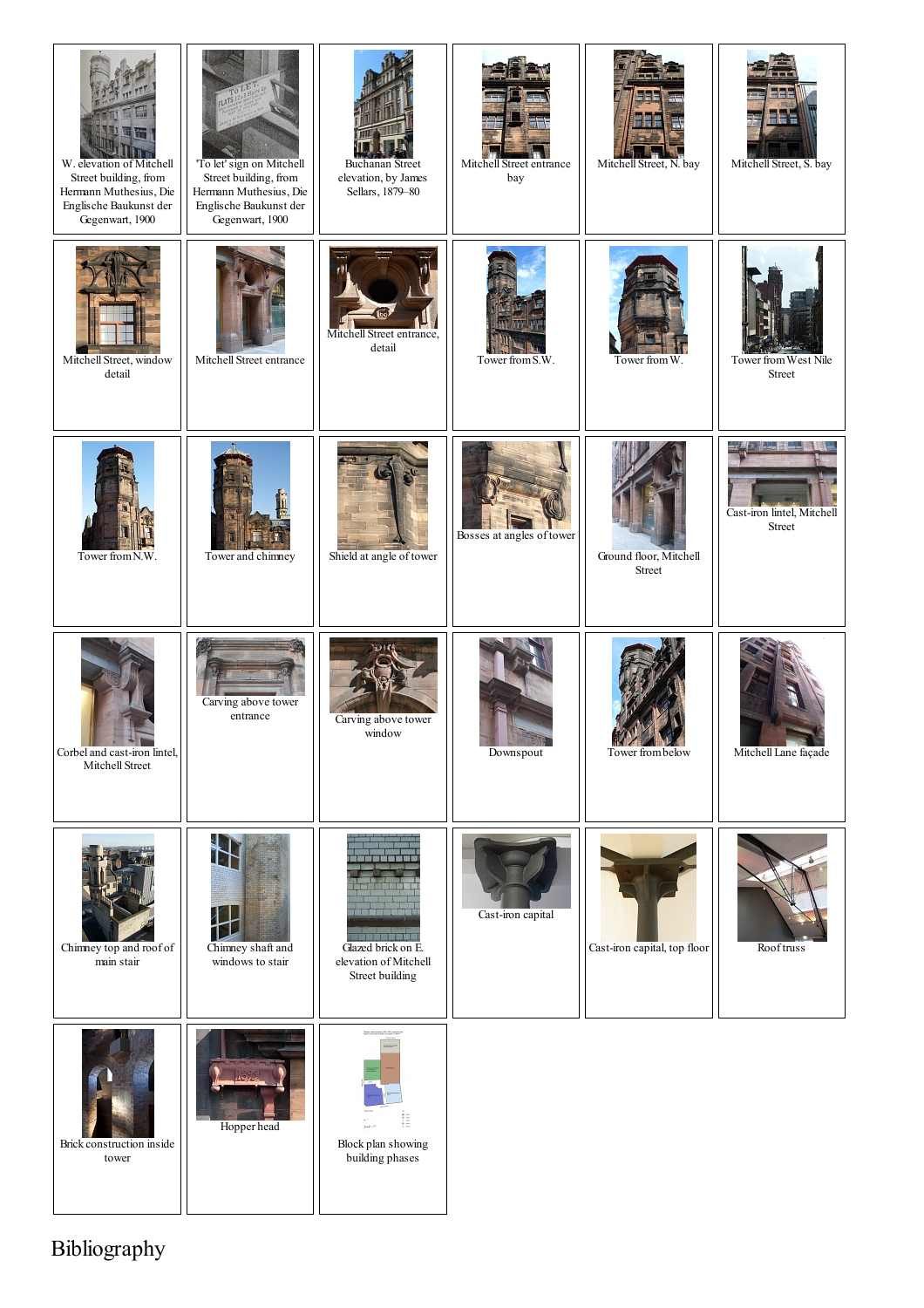## Published

- AlanCrawford, *Charles Rennie Mackintosh*, London:Thames &Hudson, 1995, pp. 21–2
- Roger Billcliffe, *Charles Rennie Mackintosh: The Complete Furniture, Furniture Drawings and Interior Designs*, Moffat, Dumfriesshire:Cameron &Hollis, 4th edn, 2009, pp. 37–9
- Thomas Howarth, *Charles Rennie Mackintosh and the Modern Movement*, London:Routledge &Kegan Paul, 2nd edn, 1977, pp. 61–3
- Robert Macleod, *Charles Rennie Mackintosh: Architect and Artist*, London:Collins, 1983, pp. 40–2
- HermannMuthesius, *Die Englische Baukunst der Gegenwart*, Leipzig and Berlin:Cosmos, 1900, p. 60
- ElizabethWilliamson, Anne Richesand MalcolmHiggs, *Buildings of Scotland: Glasgow*, London:Penguin, 1990, p. 230
- MichaelDonnelly, 'Charles Rennie Mackintosh&the GlasgowHerald', *Charles Rennie Mackintosh Society Newsletter*, 34, Spring 1983
- Ken Powell, 'Atowering achievement', *Architects'Journal*, 210, no. 6, 12 August 1999, pp. 26–36
- *Builder*, 69, 7 December 1895, p. 426
- *Builders'Journal*, 1, 18 June 1895, p. 301
- *Glasgow Herald*, 20 May 1899, p. 4

#### Unpublished

Berlin, Werkbundarchiv, Museumder Dinge:HermannMuthesius Estate, letter fromMackintosh to HermannMuthesius, 11 May 1898

#### Notes:

- <span id="page-22-0"></span>**[1](#page-0-0)**:University ofToronto, Roberts Library:letter fromW. S. Moyes to Thomas Howarth, 29 April 1947, B96-0028/017(3)
- <span id="page-22-1"></span>**[2](#page-0-1)**:*Glasgow Herald*, 29 November 1880.
- <span id="page-22-2"></span>**[3](#page-0-2)**:GlasgowCityArchives Collection:GlasgowDean ofGuild Court proceedings, D-OPW 19/12.
- <span id="page-22-3"></span>**[4](#page-0-3)**:*Glasgow Herald*, 8 August 1892.
- <span id="page-22-4"></span>**[5](#page-0-4)**:GlasgowCityArchives Collection:GlasgowDean ofGuild Court, Register ofInspections, D-OPW 25/1, p. 58.
- <span id="page-22-5"></span>**[6](#page-0-5)**:The Hunterian, University ofGlasgow:JohnHoneyman&Keppie visit book, GLAHA53060, p. 26.
- <span id="page-22-6"></span>**[7](#page-0-6)**:*Glasgow Herald*, 10 July 1893.
- <span id="page-22-7"></span>[8](#page-0-7): Glasgow City Archives Collection: Glasgow Dean of Guild Court proceedings, D-OPW 19/13.
- <span id="page-22-8"></span>[9](#page-0-8): Glasgow City Archives Collection: Glasgow Dean of Guild Court, Register of Inspections, D-OPW 25/1, p. 91.
- <span id="page-22-9"></span>**[10](#page-0-9)**:GlasgowCityArchives Collection:GlasgowDean ofGuild Court, Register ofInspections, D-OPW 25/1, p. 91.
- <span id="page-22-10"></span>**[11](#page-1-0)**:GlasgowCityArchives Collection:GlasgowDean ofGuild Court, Register ofInspections, D-OPW 25/1, p. 91.
- <span id="page-22-11"></span>**[12](#page-1-1)**:GlasgowCityArchives Collection:GlasgowDean ofGuild Court, Register ofInspections, D-OPW 25/1, p. 91.
- <span id="page-22-12"></span>**[13](#page-1-2)**:GlasgowCityArchives Collection:GlasgowDean ofGuild Court, Register ofInspections, D-OPW 25/1, p. 91.
- <span id="page-22-13"></span>**[14](#page-1-3)**:GlasgowCityArchives Collection:GlasgowDean ofGuild Court, Register ofInspections, D-OPW 25/1, p. 91.
- <span id="page-22-14"></span>**[15](#page-1-4)**:GlasgowCityArchives Collection:GlasgowDean ofGuild Court proceedings, D-OPW 19/14.
- <span id="page-22-15"></span>**[16](#page-1-5)**:GlasgowCityArchives Collection:GlasgowDean ofGuild Court, Register ofInspections, D-OPW 25/1, p. 91.
- <span id="page-22-16"></span>**[17](#page-1-6)**:GlasgowCityArchives Collection:GlasgowDean ofGuild Court, Register ofInspections, D-OPW 25/1, p. 91.
- <span id="page-22-17"></span>**[18](#page-1-7)**:GlasgowCityArchives Collection:GlasgowDean ofGuild Court proceedings, D-OPW 19/15.
- <span id="page-22-18"></span>**[19](#page-1-8)**:GlasgowCityArchives Collection:GlasgowDean ofGuild Court, Register ofInspections, D-OPW 25/1, p. 91.
- <span id="page-22-19"></span>**[20](#page-1-9)**:GlasgowCityArchives Collection:GlasgowDean ofGuild Court, Register ofInspections, D-OPW 25/1, p. 91.
- <span id="page-22-20"></span>[21](#page-1-10): Glasgow City Archives Collection: Glasgow Dean of Guild Court proceedings, D-OPW 19/15.
- <span id="page-22-21"></span>**[22](#page-1-11)**:GlasgowCityArchives Collection:GlasgowDean ofGuild Court, Register ofInspections, D-OPW 25/1, p. 131.
- <span id="page-22-22"></span>[23](#page-1-12): Glasgow City Archives Collection: Glasgow Dean of Guild Court, Register of Inspections, D-OPW 25/1, p. 136.
- <span id="page-22-23"></span>[24](#page-1-13): Glasgow City Archives Collection: Glasgow Dean of Guild Court, Register of Inspections, D-OPW 25/1, p. 136.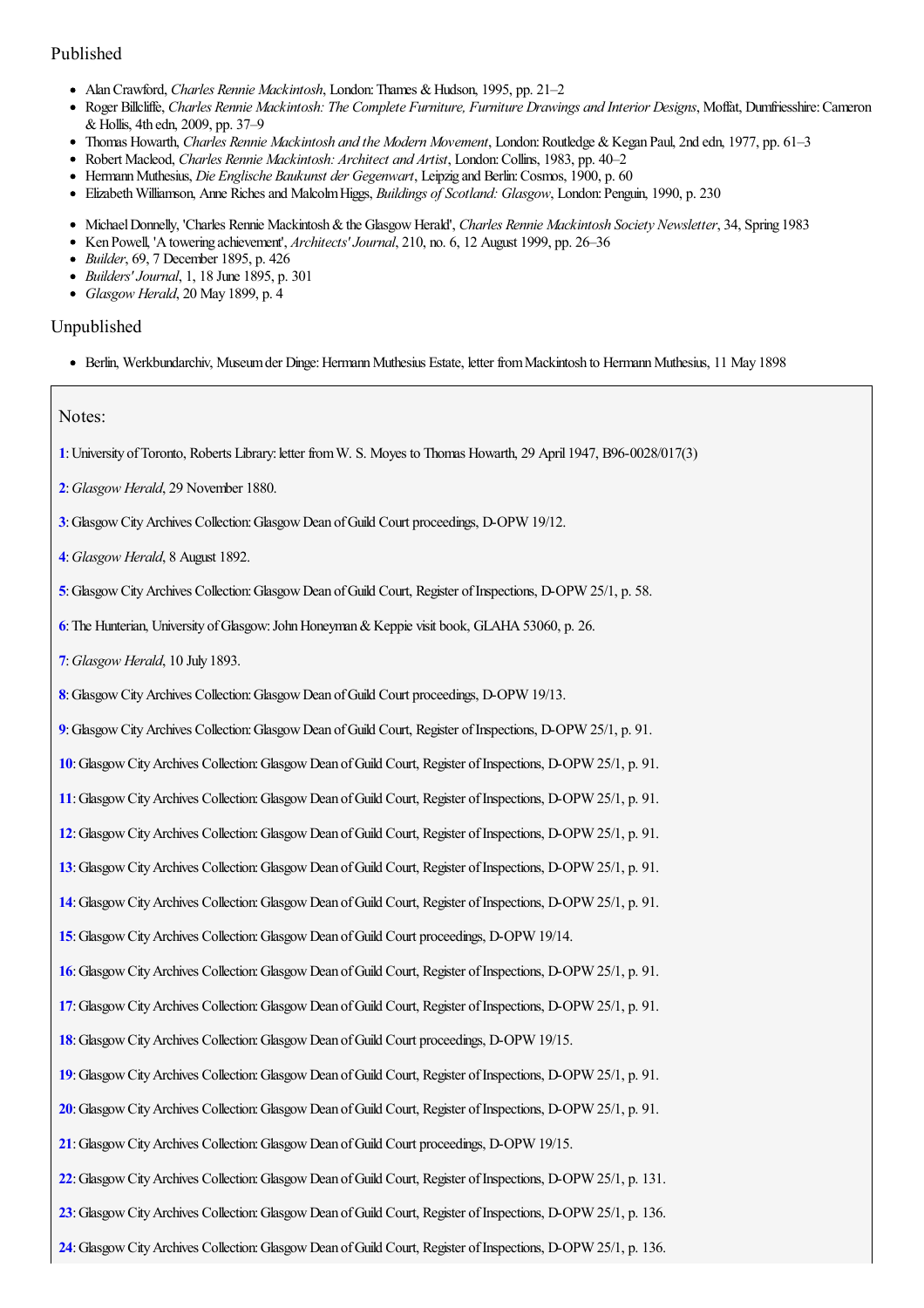<span id="page-23-0"></span>: Glasgow City Archives Collection: Glasgow Dean of Guild Court, Register of Inspections, D-OPW 25/1, p. 136.

<span id="page-23-1"></span>:*Glasgow Herald*, 20 May 1899, p. 4.

<span id="page-23-2"></span>: Alison Harris, 'A Report on the present and future condition of the remaining buildings of Charles Rennie Mackintosh', Dip Arch dissertation, Glasgow School of Art, 1976.

<span id="page-23-3"></span>:*Glasgow Herald*, 19 July 1980, p. 6.

<span id="page-23-4"></span>:IanBallantyne, 'CRMbuildings update', *Charles Rennie Mackintosh Society Newsletter*, 58, Spring 1992, p. 3.

<span id="page-23-5"></span>:*Charles Rennie Mackintosh Society Newsletter*, 61, Spring 1993, p. 3.

<span id="page-23-6"></span>:Ken Powell, 'Atowering achievement', *Architects'Journal*, 210, 12 August 1999, pp. 26–36.

<span id="page-23-7"></span>:*Glasgow Herald*, 1 October 1997, p. 5.

<span id="page-23-8"></span>:Ken Powell, 'Atowering achievement', *Architects'Journal*, 210, 12 August 1999, pp. 26–36.

<span id="page-23-9"></span>:GarethHoskins, 'The Lighthouse:the Mackintosh InterpretationCentre', *Charles Rennie Mackintosh Society Newsletter*, 74, Autumn 1998, pp. 8– 11.

<span id="page-23-10"></span>:*Glasgow Herald*, 8 July 1999, p. 7.

<span id="page-23-11"></span>:*Glasgow Herald*, 20 May 1899, p. 4.

<span id="page-23-12"></span>:*Glasgow Herald*, 29 November 1880, p. 6.

<span id="page-23-13"></span>:*Glasgow Herald*, 8 August 1892, p. 4; The Hunterian, University ofGlasgow:JohnHoneyman&Keppie visit book, GLAHA53060, p. 26.

<span id="page-23-14"></span>:Seeadvertisement in, forexample, *Glasgow Herald*, 10 July 1893, p. 3.

<span id="page-23-15"></span>:*Glasgow Herald*, 20 May 1899, p. 4.

<span id="page-23-16"></span>:*Glasgow Herald*, 20 May 1899, p. 4.

<span id="page-23-17"></span>:Seeadvertisements in, forexample, *Glasgow Herald*, 28 January 1895, p. 4; 17 November 1896, p. 9.

<span id="page-23-18"></span>:*Glasgow Herald*, 20 May 1899 p. 4.

:Berlin, Werkbundarchiv, Museumder Dinge:HermannMuthesius Estate, letter fromMackintosh to HermannMuthesius, 11 May 1898.

<span id="page-23-19"></span>:*Builders'Journal and Architectural Engineer*, 1, 18 June 1895, p. 301.

:James HamiltonMuir, *Glasgow in 1901*, Glasgowand Edinburgh:WilliamHodge &Co., 1901, pp. 139–40.

<span id="page-23-20"></span>:David L. Laidlaw, 'The growing fire hazard ofcentralcity districts,and the means bywhich itmay be diminished', *Transactions of theInsurance and Actuarial Society of Glasgow*, 3rd series, 3, [1891]; Alexander Sinclair, *Fifty Years of Newspaper Life, 1845–1895*, Glasgow: privately printed, [1895], pp. 168-9.

<span id="page-23-21"></span>:Alexander Sinclair, *Fifty Years of Newspaper Life, 1845–1895*, Glasgow: privately printed, [1895], pp. 168–9.

<span id="page-23-22"></span>: Dublin, National Library of Ireland: PD 2011 TX, p. 28.

<span id="page-23-23"></span>: Dublin, National Library of Ireland: PD 2009 TX, p. 23.

<span id="page-23-24"></span>:Seeadvertisements in, forexample, *Glasgow Herald*, 28 January 1895, p. 4; 17 November 1896, p. 9.

<span id="page-23-25"></span>:*Glasgow Herald*, 20 May 1899, p. 4.

<span id="page-23-26"></span>:*British Architect*, 43, 8 February 1895, p. 94.

<span id="page-23-27"></span>:J. Sutherland, D. Hummand M. Chrimes,eds, *Historic Concrete: The Background to Appraisal*, London:Thomas Telford, 2001, pp. 49–50.

<span id="page-23-28"></span>:*Glasgow Herald*, 12 September 1895, p. 9; *Building Industries*, 6, 16 September 1895, pp. 83–4.

<span id="page-23-29"></span>:*Glasgow Herald*, 17 November 1896, p. 9.

<span id="page-23-30"></span>:James HamiltonMuir, *Glasgow in 1901*, Glasgowand Edinburgh:WilliamHodge &Co., 1901, pp. 139–40.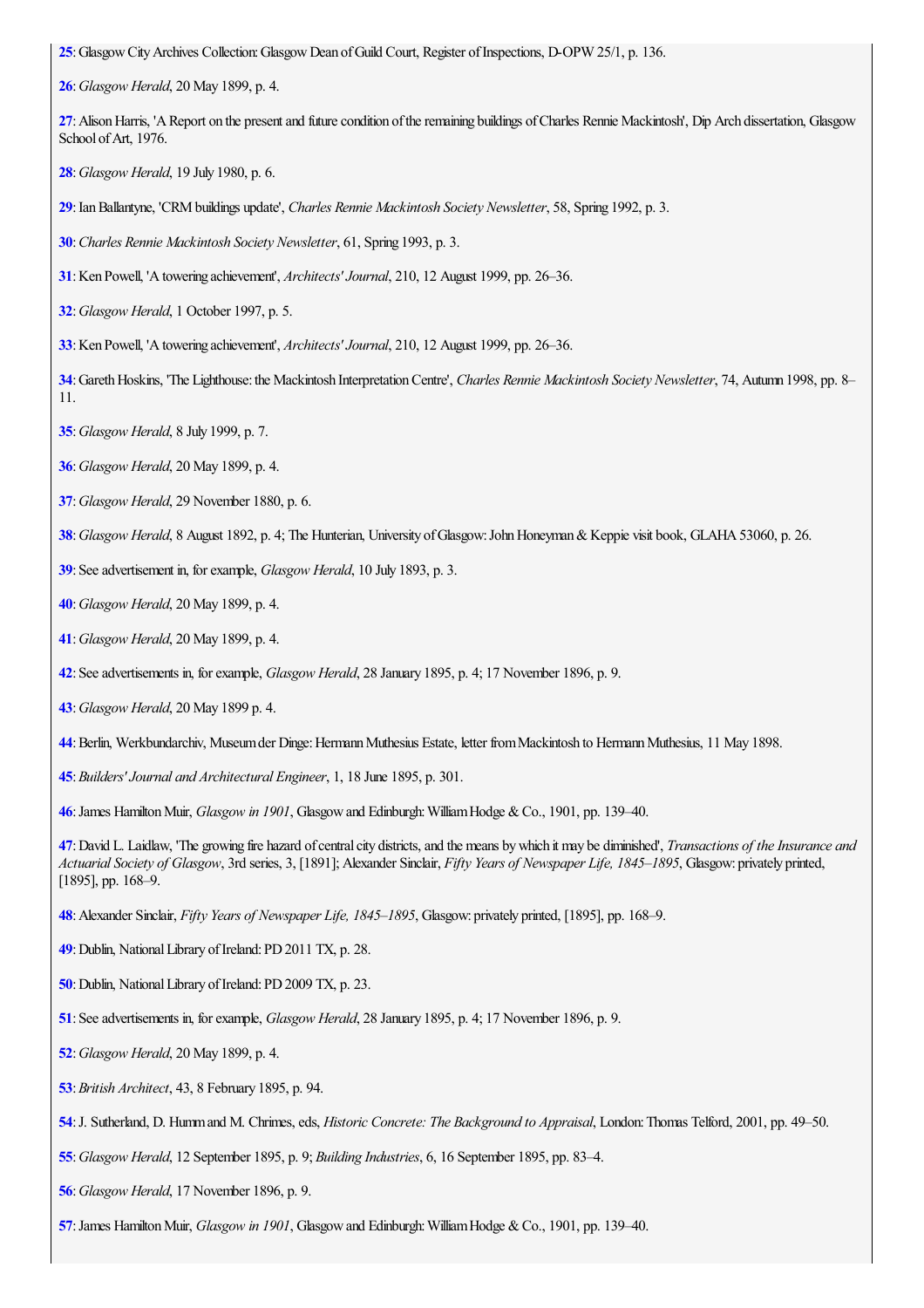<span id="page-24-0"></span>: Dublin: National Library of Ireland, PD 2009 TX, p. 61.

<span id="page-24-1"></span>: Curiously, Mackintosh's perspective drawing for the Herald building shows a triple-arched window in this position. The drawing also differs from the building in showing curved bow windows on the second and third floors, embedded in the thickness of the wall like the board room windows at the Glasgow School of Art. These windows are in fact slightly canted bays.

- <span id="page-24-2"></span>:*British Architect*, 31, 31 May 1889, p. 388.
- <span id="page-24-3"></span>:*Glasgow Herald*, 20 May 1899, p. 4.
- :*British Architect*, 43, 8 February 1895, p. 94.
- :*British Architect*, 46, 30 October 1896, p. 305.
- <span id="page-24-4"></span>:*Builders'Journal*, 1, 18 June 1895, p. 301.

:'The Architecture of our Large ProvincialTowns:XVI, Glasgow', *Builder*, 75, 9 July 1898, pp. 21–34.

<span id="page-24-5"></span>:HermannMuthesius, *Dieenglische Baukunst der Gegenwart*, Leipzig and Berlin:Cosmos, 1900, p. 60 (translation byNicky Imrie).

<span id="page-24-6"></span>:GlasgowCityArchives Collection:GlasgowDean ofGuild Court proceedings, D-OPW 19/15; GlasgowDean ofGuild Court, Register ofInspections, D-OPW 25/1, p. 131.

<span id="page-24-7"></span>:GlasgowCityArchives Collection:GlasgowDean ofGuild Court, Register ofInspections, D-OPW 25/1, pp. 131, 136.

<span id="page-24-8"></span>: Glasgow Herald, 20 May 1899, p. 4; Roger Billcliffe, Charles Rennie Mackintosh: The Complete Furniture, Furniture Drawings and Interior *Designs*, Moffat, Dumfriesshire:Cameron&Hollis, 4th edn, 2009, p. 37.

<span id="page-24-9"></span>: Roger Billcliffe, Charles Rennie Mackintosh: The Complete Furniture, Furniture Drawings and Interior Designs, Moffat, Dumfriesshire: Cameron &Hollis, 4th edn, 2009, p. 37.

<span id="page-24-10"></span>: The Hunterian, University of Glasgow: GLAHA 52632 (M072-076).

<span id="page-24-11"></span>:*Glasgow Herald*, 19 July 1980, p. 6.

<span id="page-24-12"></span>:*Charles Rennie Mackintosh Society Newsletter*, 61, Spring 1993, p. 3; *Glasgow Herald*, 24 July 1993; GlasgowSchool ofArt Archives:records of Glasgow 1999 Festival Co. Ltd, report on the former Glasgow Herald building by Campbell & Arnott Ltd., August 1993, DC 28/2/1/2.

<span id="page-24-13"></span>:Ken Powell, 'Atowering achievement', *ArchitectsJournal*, 210, 12 August 1999, pp. 26–36.

<span id="page-24-14"></span>:GarethHoskins, 'The Lighthouse:the Mackintosh InterpretationCentre', *Charles Rennie Mackintosh Society Newsletter*, 74, Autumn 1998, pp. 8– 11.

- <span id="page-24-15"></span>: The Hunterian, University of Glasgow: notes by Paul Sutton of Page & Park, March 1998.
- <span id="page-24-16"></span>:'Not done owing to alterations.'
- <span id="page-24-17"></span>: For scaffolding.'
- <span id="page-24-18"></span>: For 'lead gutters etc.'

<span id="page-24-19"></span>**[80](#page-10-0)**: For 'pointing [...] chimney heads': £3 18s 0d; for 'stripping slates etc as per  $a/c$ : £25 0s 0d; and for 'cementing & pointing gable': £6 6s 0d.

- <span id="page-24-20"></span>: Includes £3221 4s 3d tendered on 19 November 1896 for 'mid Building'.
- <span id="page-24-21"></span>:Includes £2870 6s 0d tendered on 19 November 1896 for 'mid Building'.
- <span id="page-24-22"></span>:Includes £250 12s 4d tendered on 19 November 1896 for 'mid building'.
- <span id="page-24-23"></span>:Includes £1043 11s 5d tendered on 19 November 1896 for 'mid building'.
- <span id="page-24-24"></span>:Includes £76 6s 0d tendered on 19 November 1896 for 'mid building'.
- <span id="page-24-25"></span>:Includes £261 11s 0d tendered on 1 November 1896 for 'mid building'.
- <span id="page-24-26"></span>:Includes £829 14s 0d tendered on 19 November 1896 for 'mid building'.
- <span id="page-24-27"></span>: This tender is for lifts in both the Buchanan Street and Mitchell Lane buildings, and includes 'pipes 4" 10/6 per yd. 3" 7/9 per yd.'
- <span id="page-24-28"></span>:This tender is for thelift in the MitchellLane building and includes 'guide posts to overhead gear', '4 Bostwick gates' and 'connecting pipes to tank'.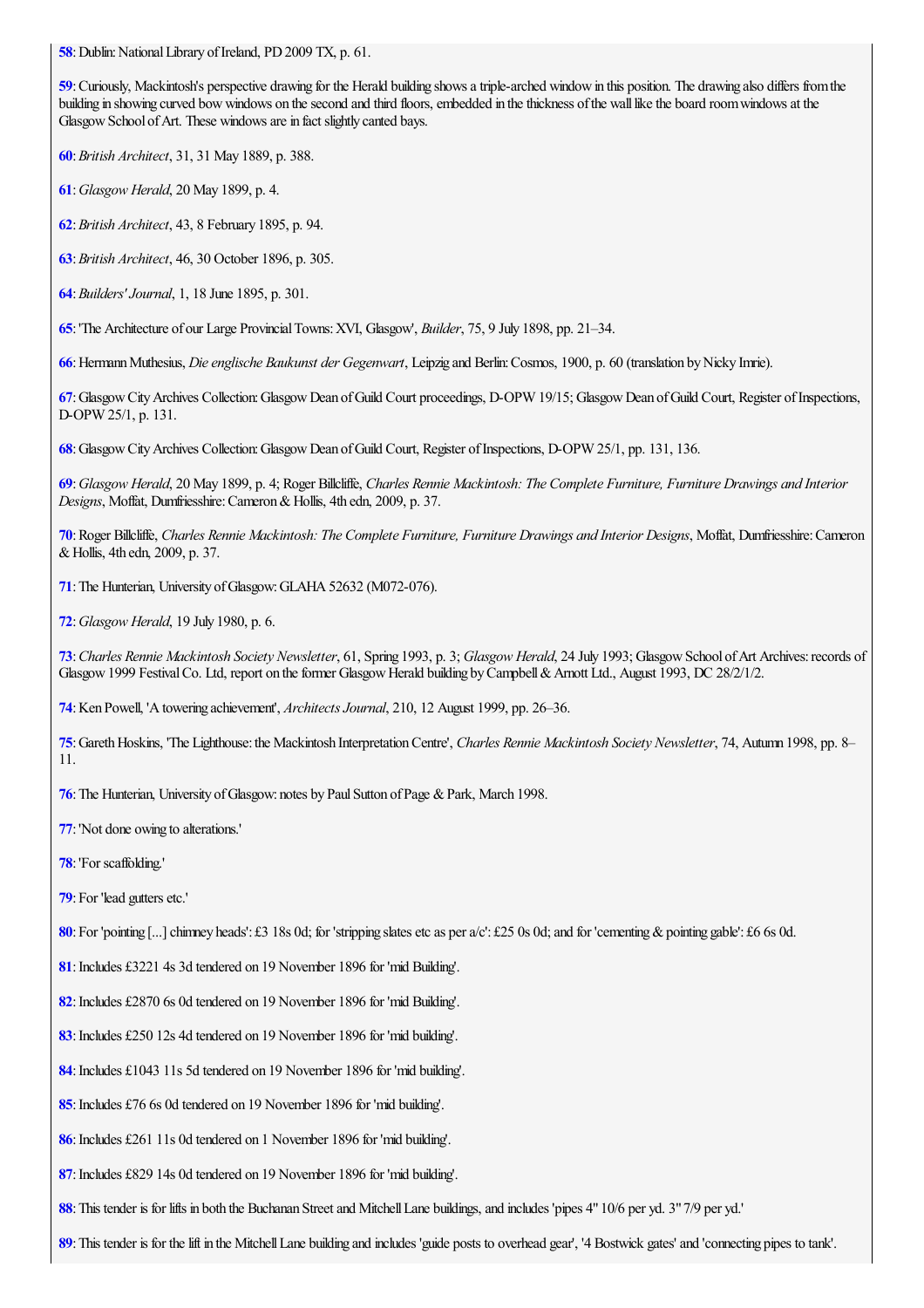<span id="page-25-0"></span>**[90](#page-13-0)**: 'Cork deafening <sup>3</sup>/4" thick on Mitchell Lane Building at the rate of 1/4 per square yard.'

- <span id="page-25-1"></span>: For 'tile floor in tower and marble step'.
- <span id="page-25-2"></span>: For '2 ventilators in E. T. case room.'
- <span id="page-25-3"></span>: For 'floor in front building'.
- <span id="page-25-4"></span>: For 'iron gates at shops'.
- <span id="page-25-5"></span>: For 'silicating front building'.
- <span id="page-25-6"></span>: For 'iron grilles under shop windows'.
- <span id="page-25-7"></span>: For 'table and chairs in manager's room'.
- <span id="page-25-8"></span>: For 'fireplaces in managers and accountants rooms'.
- <span id="page-25-9"></span>: For 'luxfer glass in Fulton's office'.

<span id="page-25-10"></span>: Includes iron chimney and reflectors in Mitchell Lane.

<span id="page-25-11"></span>: £1 8s 9d was paid on 28 June[1893 or 1894] for 'preliminary digging in founds'; £9 13s 3d was paid on 3 December [1895] for 'damageto adjoining bdg'; £59 0s 0d was paid on 27 October 1896 for 'balustrade & cope [for] front building as per offer'.

<span id="page-25-12"></span>:Includes £187 0s 0d for 'fittings throughout bdgs.' and £22 10s 0d for 'fittings R[...] Safe Coy.'

<span id="page-25-13"></span>: Payment on 16 August 1900 includes 'altering front office & new stair.'

<span id="page-25-14"></span>: Includes £5 7s 0d for 'jobbing a/c'.

<span id="page-25-15"></span>**[105](#page-13-15)**: Includes £1000 6s 5d for 'jobbing  $a/c'$ .

<span id="page-25-16"></span>: Payment on 25 September 1897 includes 'alteration on front bdg. & extra [filling] throughout buildings.'

<span id="page-25-17"></span>:Includes lifts in the Buchanan Street, MitchellLaneand middle buildings, plus 'Bostwick gateat Gilmour & Watson's'.

<span id="page-25-18"></span>: Comprises £140 5s 0d for heating of 'front building', and £44 0s 0d for 'heating apparatus at public office'.

<span id="page-25-19"></span>: Comprises £65 12 6d for gates in Mitchell Street and Mitchell Lane; £5 10s 0d for wrought-iron grilles for shops; and £3 10s 0d for hanging sign in Mitchell Lane.

- <span id="page-25-20"></span>: For ventilators in 'Times case rm' and 'Mid building'.
- <span id="page-25-21"></span>: For 'floor in Tower, in lavy. & marble steps in shop'; and 'marble at editor's and assistant editor's fireplaces.'
- <span id="page-25-22"></span>: Incudes 'cork for machine seats' and 'cork deafening in Mitchell Lane Bdg.'
- <span id="page-25-23"></span>: For 'silicating ladders etc. of front Bdgs.'
- <span id="page-25-24"></span>: For 'lifting grills at Buchanan St. ' and 'iron grill in Mitchell St entrance.'

<span id="page-25-25"></span>: Comprises £110 7s 9d for 'portion of a/c supervised by J.K. for carpets, linoleum etc.' and £120 0s 0d for 'linoleum, furniture, etc.'

<span id="page-25-26"></span>: For 'grates in managers & accountants rms.'

- <span id="page-25-27"></span>: For 'luxfer canopies in Fulton's office.'
- <span id="page-25-28"></span>: Includes grilles enclosing lifts; safe doors; gates; wrought-iron doors; 'window stanchions'; and 'window standards'.
- <span id="page-25-29"></span>: Includes 'iron railing and f[ire] p[roof] doors', and 'gate at close and extra in lifts'.
- <span id="page-25-30"></span>:'IncludingMr Wallace's roomlavatories mid stairetc.'
- <span id="page-25-31"></span>: 'joiners per hour 1/-; apprentices 6d; materials at cost + 15pc; block flooring 7/3 per yd.'
- <span id="page-25-32"></span>: £315 for 'electric lift at Mitchell St.' and £47 for 'frontal speed reduction'.
- <span id="page-25-33"></span>: £18 for 'safety gear for balance weight' and £25 10s for 'collapsible gates and wire netting'.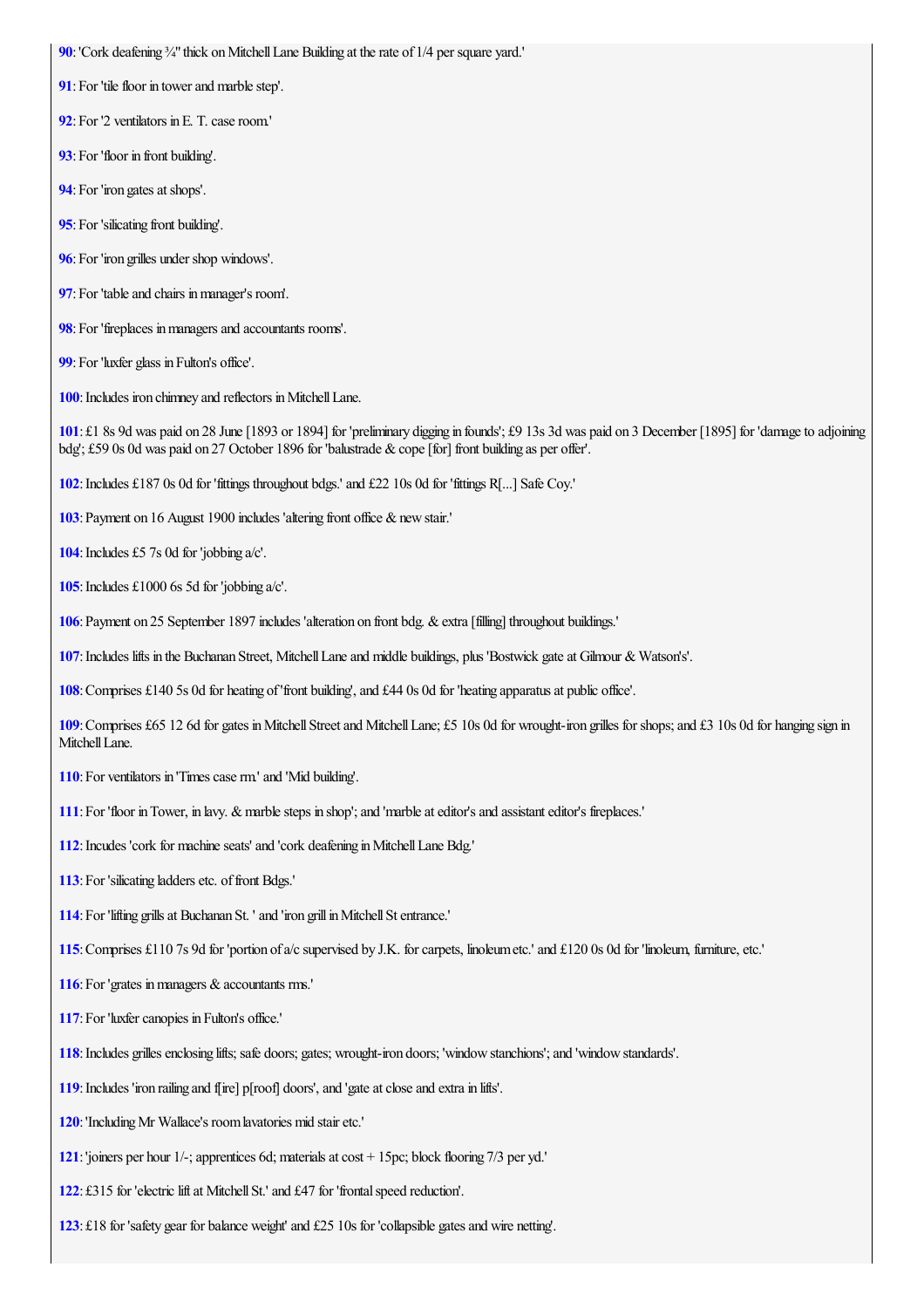<span id="page-26-0"></span>: For 'marble & tiles at entrance Mitchell Street.'

<span id="page-26-1"></span>: For 'marble steps & platt at front of lift in Buchanan Street with marble at walls up to first platt.'

<span id="page-26-2"></span>: For 'Wrot Iron Grille'.

<span id="page-26-3"></span>:For '11 stations'.

<span id="page-26-4"></span>: For 'Glass at vestibule'.

<span id="page-26-5"></span>:Includes 'work in Findlay&Holms' warehouse', 'editorial&MitchellStreet Entrance' and 'alterationsat Editorial'.

<span id="page-26-6"></span>: For 'marble at Buchanan St & tiles in Mitchell Street.'

<span id="page-26-7"></span>: The job-book entries suggest that Aitkin's fees were included in payments made to other contractors.

<span id="page-26-8"></span>: The job-book entry suggests that Colvin's fee was included in payments made to other contractors.

- <span id="page-26-9"></span>: For 'hoist at McDougall's.'
- <span id="page-26-10"></span>: For 'message lift for proofs.'
- <span id="page-26-11"></span>: For 'Collapsible Gates etc.'
- <span id="page-26-12"></span>: For 'fittings for Holms & Co.'
- <span id="page-26-13"></span>: For 'fittings for Holms & Co.'
- <span id="page-26-14"></span>: For 'fittings for Holms & Co.'
- <span id="page-26-15"></span>: For 'fittings for Holms & Co.'
- <span id="page-26-16"></span>: For 'fittings for Holms & Co.'
- <span id="page-26-17"></span>: For 'fittings for Holms & Co.'
- <span id="page-26-18"></span>: For 'fittings for Holms & Co.'
- <span id="page-26-19"></span>:'value of old materials £43 3s 6d'; '½measurer's fee £26 15s 0d'
- <span id="page-26-20"></span>: For 'Collapsible Gates etc.'
- <span id="page-26-21"></span>:'Measurer's fee ½ £7 7s'.
- <span id="page-26-22"></span>: This represents half the measurer's fee. The other half 'has been retained from contractors'.
- <span id="page-26-23"></span>: Includes £7 0s 0d for pitch pine sheathing.
- <span id="page-26-24"></span>: For anthracite stove and grates.
- <span id="page-26-25"></span>: Includes £95 8s 0d for 'despatch [illeg.]', tendered on 9 May 1914.
- <span id="page-26-26"></span>: For 'synchronome clock and barometer'.
- <span id="page-26-27"></span>: For brass name plates and 'metal frames at close'; also for four 'gunmetal silver oxidised' frames, tendered for on 25 October 1914.
- <span id="page-26-28"></span>: For thirty mahogany stools.
- <span id="page-26-29"></span>: For 'alterations at lavys. at Machine & Despatch Rm.'
- <span id="page-26-30"></span>: For screen at balcony in Printing Shop.
- <span id="page-26-31"></span>: For screen at balcony in Printing Shop.

<span id="page-26-32"></span>: Includes £24 0s 0d for 'jobbing mason work at manager's rm. & front office'; 'work at artist's room, machine rm.lavatory; despatch rm. lavy & File Room 3rd floor, and fireplaces at library'; and 'cutting & opening thro' wall and work at Page & Sandeman's office'.

<span id="page-26-33"></span>: For 'Synchronome case & barometer'.

<span id="page-26-34"></span>: For nameplates and 'department notices on sides of pillars at counters'.